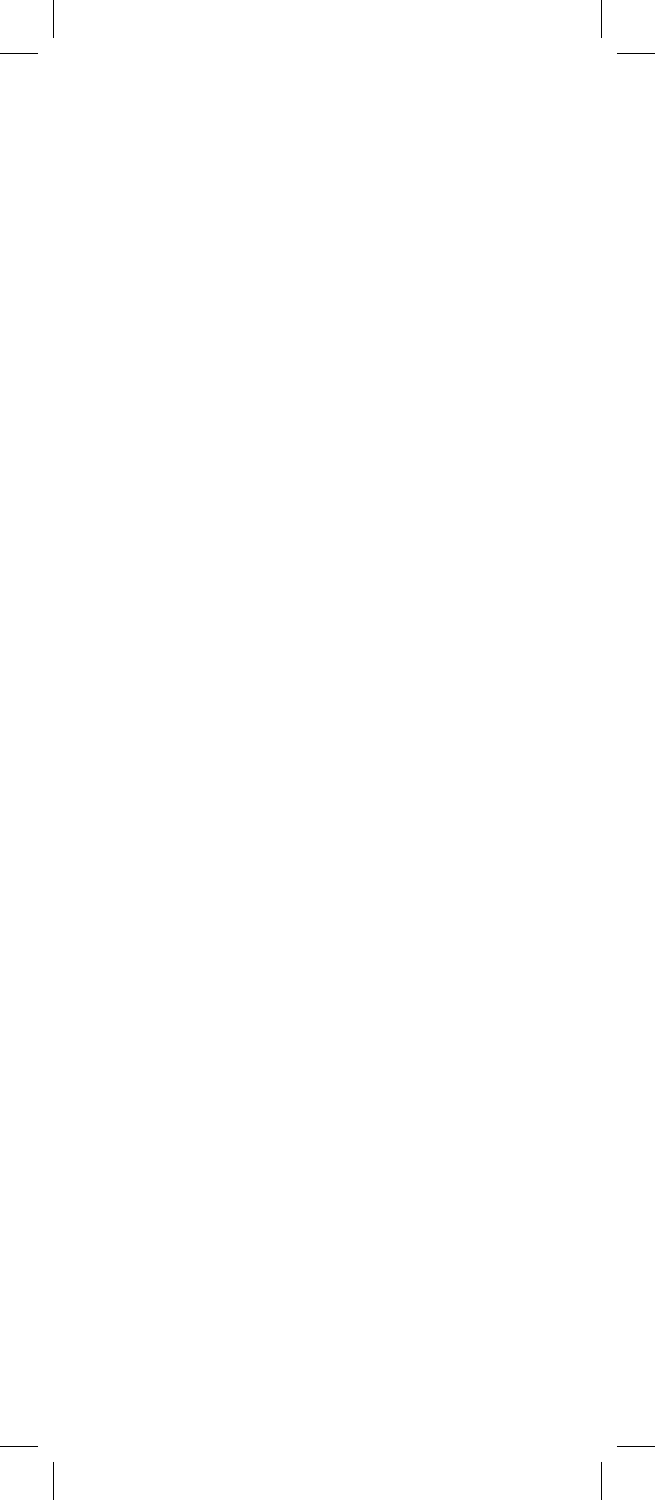

# ZCORE™ Porcine Xenograft Particulate in Syringe

# **INSTRUCTIONS FOR USE**

A sterile, biocompatible anorganic porous porcine bone mineral for use in periodontal, oral and maxillofacial surgery.

### **DESCRIPTION**

*ZCORE™* is a porous bone mineral matrix consisting predominantly of calcium phosphate, preloaded into a delivery applicator. *ZCORE™* is produced by removal of the organic components from porcine cancellous bone. The delivery applicator is an open barrel syringe with a perforated cap for ease of hydration and placement of the *ZCORE™*.

*ZCORE™* is sterilized by gamma irradiation. It is supplied sterile, non-pyrogenic and for single use only.

### **PROPERTIES/ACTIONS**

The anorganic bone matrix of *ZCORE™* has interconnecting macro- and microscopic porous structure that supports the formation and ingrowth of new bone at the implantation site. *ZCORE™* may be considered when autogenous bone is not indicated, or insufficient in quantity to fulfill the needs of the proposed surgical procedure.

### **INDICATIONS AND USAGE**

*ZCORE™* is indicated for:

- Augmentation or reconstructive treatment of the alveolar ridge.
- Filling of infrabony periodontal defects.
- Filling of defects after root resection, apicoectomy, and cystectomy.
- Filling of extraction sockets to enhance preservation of the alveolar ridge.
- Elevation of the maxillary sinus floor.

- Filling of periodontal defects in conjunction with products intended for Guided Tissue Regeneration (GTR) and Guided Bone Regeneration (GBR).

- Filling of peri-implant defects in conjunction with products intended for Guided Bone Regeneration (GBR).

# **INSTRUCTIONS FOR USE**

- After exposure of the bony defect with a mucoperiosteal flap, all granulation tissue must be carefully removed.

- Remove the sterile pre-loaded *ZCORE™* from packaging and hydrate with osseous coagulum, patient's blood or sterile normal saline, as follows:

- with the perforated cap left on the syringe, immerse the tip of the syringe in the fluid;
- pull up on the plunger to draw the fluid into the syringe;
- push down on the plunger to expel excess fluid/air;
- pull and push action should be repeated three times or until the material is fully hydrated.

- Once hydrated, remove the perforated cap and deliver the hydrated granules to the defected site. - In order to assure the formation of new bone, *ZCORE™* should only be placed in direct contact with well vascularized bone. Cortical bone should be mechanically perforated. - If large maxillofacial defects are present, *ZCORE™* should be mixed with autogenous bone in a ratio of approximately 1:1. In this situation, *ZCORE™* should be poured out of the delivery syringe for mixing with autogenous bone and implanted without the use of the delivery syringe applicator. *ZCORE™* is also available in a jar without the delivery syringe.

- Overfilling of the defects should be avoided.

- The mucoperiosteal flaps should be sutured to achieve primary closure, if possible. A surgical dressing may be placed over the wound for one to two weeks.

- If primary wound closure cannot be achieved completely, further immobilization of the flap (e.g., by incision through the periosteum) should be performed and/or a bioabsobable membrane (e.g. Resorbable Collagen Membrane) should be placed over the bone graft site. - Post-operative procedures: Patients should rinse with an antimicrobial agent such as chlorhexidine gluconate (Peridex) twice daily for four weeks following surgery. Beginning

24 hours after surgery, the wound site may be additionally swabbed with a cotton-tipped applicator dipped in the antimicrobial agent.

### **CONTRAINDICATIONS**

Contraindications customary to the use of bone grafts should be observed. *ZCORE™* should not be used in patients with:

- Acute or chronic infection (osteomyelitis) at the surgical site
- Metabolic diseases (diabetes, hyperparathyroidism, osteomalacia)
- Severe renal dysfunction, severe liver disease
- High dose corticosteroid therapy
- Vascular impairment at the implant site
- Osteoporosis
- Known allergy or hypersensitivity to porcine-derived implantable materials

#### **WARNINGS**

The device should be secured to prevent motion and migration; use in areas where the graft can be adequately contained.

Do not use if package is opened or damaged or if expiration date has been exceeded.

*ZCORE™* cannot be re-sterilized or re-used. Open, unused product must be discarded. In vivo stability may be adversely affected if re-sterilized. Cross-contamination and infection may occur if re-used.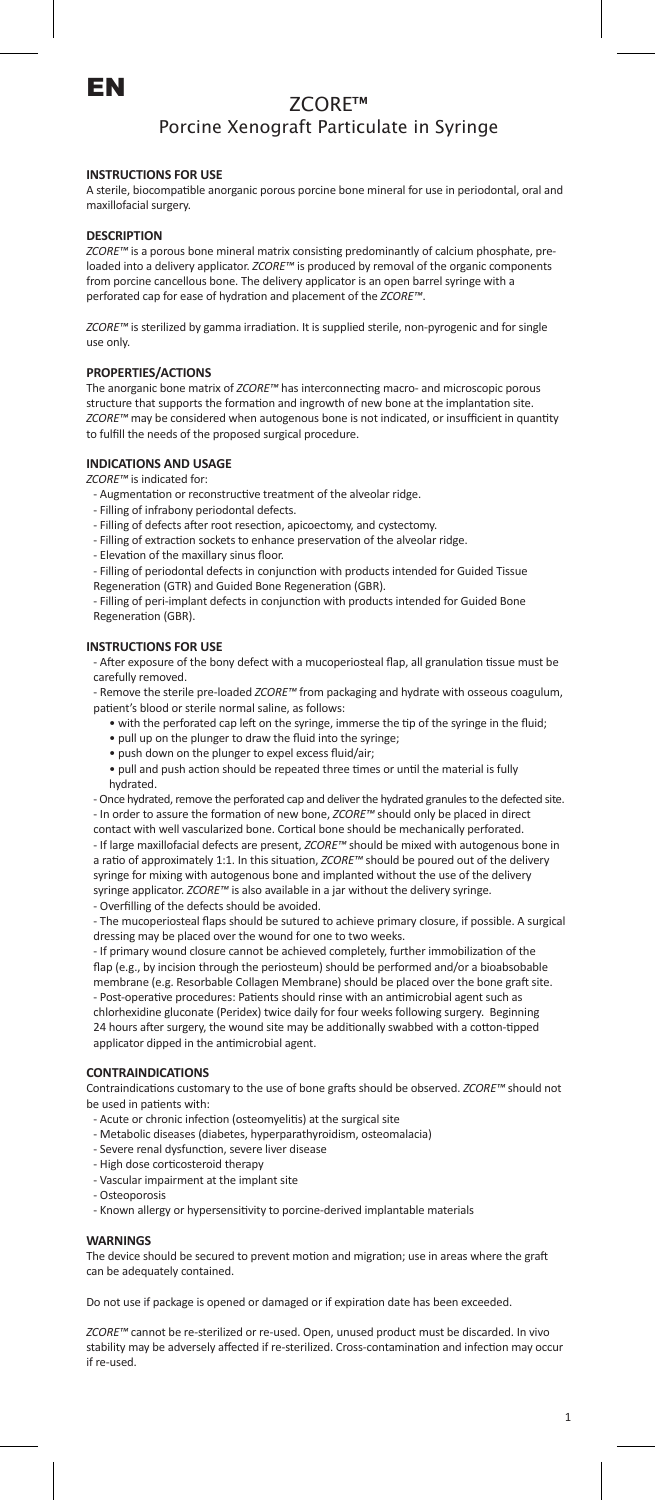### **PRECAUTIONS**

In order to facilitate the formation of new bone *ZCORE™* should only be implanted in direct contact with a well vascularized bony tissue. Drilling may be recommended to facilitate bleeding from cortical bone. In larger defects a mixture of autogenous bone or bone marrow may improve the formation of new bone. The use of *ZCORE™* has not been evaluated in children.

# *Implantology*

Generally, in augmented areas, the placement of titanium fixtures should take place once the bone has sufficient strength and integrity for dental implant placement, which is typically greater than 6 months after implantation of a bone graft material. For sinus floor elevation, typically 9-12 months should be allowed after implantation of bone graft material before placement of the titanium fixtures. X-rays should be taken to confirm the bone integrity prior to dental implant placement.

# *Periodontology*

The filling of periodontal defects with *ZCORE™* requires (along with plaque control) the successful local treatment of the periodontal lesion (e.g. root planing, debridement of granular tissue) prior to implantation.

### **CAUTION**

Federal (USA) law restricts this device to sale by or on the order of a licensed dentist.

# **ADVERSE REACTIONS**

Possible complications that may occur with any dental surgery include swelling at the surgical site, flap sloughing, bleeding, local inflammation, bone loss, infection or pain.

### **HOW SUPPLIED**

*ZCORE™* is supplied sterile, non-pyrogenic, and for single use only.

| <b>Catalogue Number</b> | Particle Size   | Volume    |
|-------------------------|-----------------|-----------|
| <b>7Y025</b>            | $0.25 - 1.0$ mm | $0.25$ cc |
| 7Y050                   |                 | 0.5cc     |

# **STORAGE**

Store at room temperature (15˚C/59˚F - 30˚C/86˚F).

### **LABELING SYMBOLS**

Symbols may be used on some international package labeling for easy identification.

|           | Caution. See Instructions For Use                                                   |
|-----------|-------------------------------------------------------------------------------------|
|           | Use By                                                                              |
|           | Do Not Reuse                                                                        |
| LOT       | Lot Number                                                                          |
| STERILE R | Sterilized Using Irradiation                                                        |
| REF       | <b>Catalog Number</b>                                                               |
| Rx ONIY   | Federal (USA) law restricts this<br>device to sale by or on the order of physician  |
|           | Manufacturer                                                                        |
|           | Do not use if the product sterilization barrier or its<br>packaging is compromised. |
|           |                                                                                     |



Authorized Representative in the European Community



 $EC$   $REP$  $\sqrt{2}$ 

> M **Manufacturer:** Collagen Matrix, Inc. 15 Thornton Road Oakland, New Jersey 07436 USA



**FC**  $\left\| \text{REP} \right\|$  Authorized EU Representative: MDSS GmbH Schiffgraben 41 30175 Hannover, Germany

### **Distributed by:**

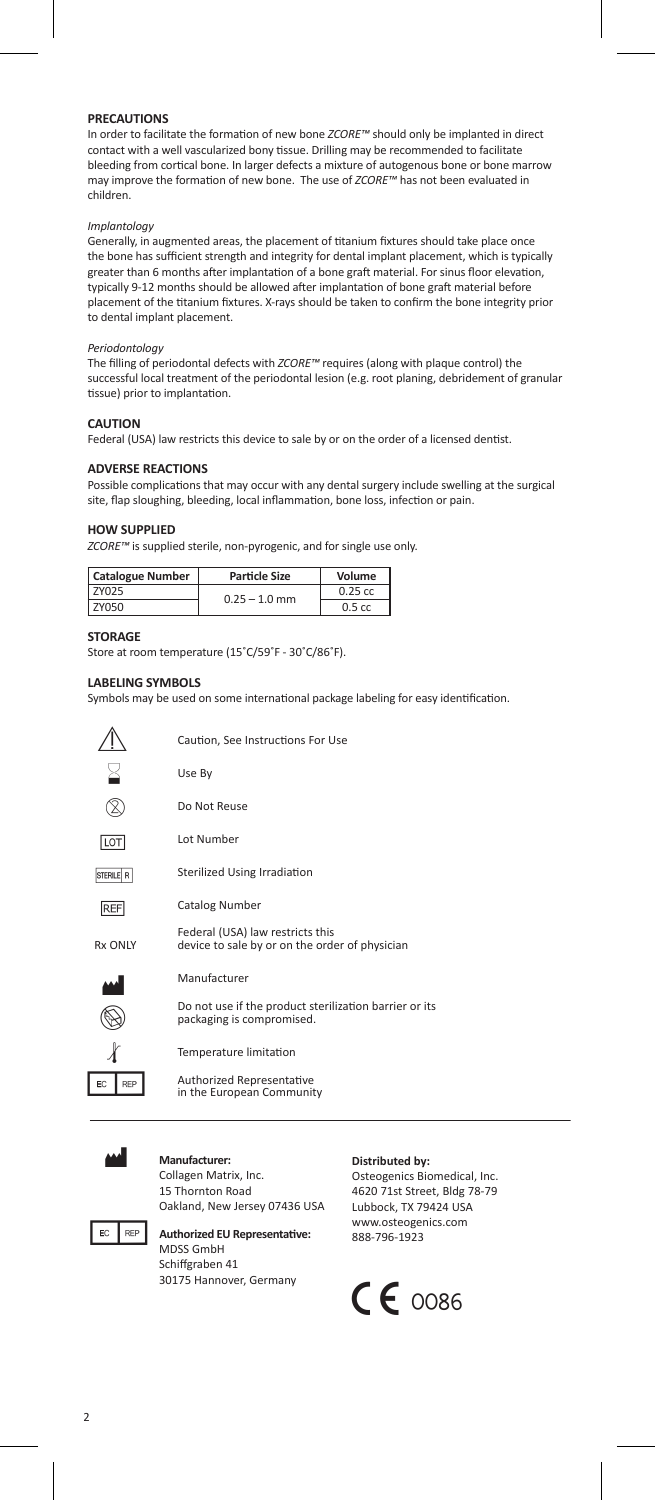

# Xenograft-Partikel porzinen Ursprungs in Spritze

# **GEBRAUCHSANWEISUNG**

Ein steriles, biokompatibles, anorganisches, poröses porzines Knochenmineral zur Verwendung bei parodontalen, oralen und maxillofazialen chirurgischen Eingriffen.

### **BESCHREIBUNG**

*ZCORE™* ist eine poröse Knochenmineralmatrix, die hauptsächlich aus Kalziumphosphaten<br>besteht und in eine Applikationsspritze vorgeladen ist. *ZCORE™* wird durch die Entfernung von organischen Komponenten aus Spongiosa porzinen Ursprungs (Schwein) gewonnen. Bei der Applikationsspritze handelt es sich um eine Spritze mit offenem Zylinder und perforierter Kappe für leichte Hydratation und Applikation von *ZCORE™*.

*ZCORE™* ist durch Gammabestrahlung sterilisiert. Es wird steril und nicht pyrogen geliefert und ist ausschließlich für den einmaligen Gebrauch bestimmt.

## **PRODUKTEIGENSCHAFTEN/AKTIONEN**

Die anorganische Knochenmatrix *ZCORE™* verfügt über eine vernetzte, mikro- und<br>makroskopisch poröse Struktur, die die Bildung und das Einwachsen von neuem Knochengewebe an der Implantationsstelle unterstützt. *ZCORE™* kann in Betracht gezogen werden, wenn autogenes Knochenmaterial nicht indiziert ist oder die zur Verfügung stehende Menge des Knochenmaterials nicht ausreicht, um die Anforderungen des jeweiligen chirurgischen Eingriffs zu erfüllen.

### **INDIKATIONEN UND ANWENDUNGSGEBIETE**

*ZCORE™* ist indiziert bei:

- Augmentationen oder Rekonstruktionen des Alveolarkamms
- Füllungen von intraossären parodontalen Defekten
- Füllungen von Defekten nach einer Wurzelresektion, Apikoektomie oder Zystektomie - Füllungen von Extraktionsalveolen zum Schutz und Erhalt des Alveolarkamms
- Sinusbodenelevationen

- Füllungen von parodontalen Defekten in Verbindung mit Produkten zur gesteuerten

Geweberegeneration (Guided Tissue Regeneration, GTR) oder zur gesteuerten Knochenregeneration (Guided Bone Regeneration, GBR)

- Füllungen von periimplantären Defekten in Verbindung mit Produkten zur gesteuerten Knochenregeneration (Guided Bone Regeneration, GBR)

### **ANWENDUNG**

- Nach Freilegung des Knochendefekts durch Zurückklappen eines Mukoperiostlappens muss das gesamte Granulationsgewebe vorsichtig entfernt werden.

- Entnehmen Sie das vorbefüllte *ZCORE™* aus der Verpackung und hydratisieren sie wie folgt mit Knochenkoagulum, Patientenblut oder steriler normaler Kochsalzlösung:

- tauchen Sie die Spitze der Spritze mit der perforierten Kappe in die Flüssigkeit; ziehen Sie am Kolben, um die Flüssigkeit in die Spritze zu ziehen;
- 
- drücken Sie den Kolben, um überschüssige Flüssigkeit/Luft zu entfernen;
- Dieser Vorgang sollte dreimal wiederholt werden oder bis das Material vollständig hydratisiert ist.

- Sobald das Material hydratisiert ist, entfernen Sie die perforierte Kappe und wenden das hydratisierte Granulat an der defekten Stelle an.

- Um die Bildung von neuem Knochengewebe sicherzustellen, sollte *ZCORE™* nur direkt in gut vaskularisiertem Knochengewebe platziert werden. Die Kortikalis sollte mechanisch perfori werden.

- Bei großen maxillofazialen Defekten sollte das Mischverhältnis von *ZCORE™* zu autogenem Knochenmaterial ungefähr 1:1 betragen. In dieser Situation sollte *ZCORE™* aus der Applikationsspritze entnommen werden, um es mit autogenem Knochen zu mischen und<br>ohne die Applikationsspritze implantiert werden. *ZCORE™* ist ebenfalls in einem Gefäß ohne Applikationsspritze verfügbar.

- Eine Überfüllung der Knochendefekte sollte vermieden werden.

- Sofern möglich, sollten die Mukoperiostlappen für einen primären Wundverschluss angenäht werden. Bei Bedarf kann ein chirurgischer Verband für ein bis zwei Wochen auf der Wunde angebracht werden.

- Falls kein vollständiger primärer Wundverschluss möglich ist, sollte eine weiter Immobilisierung des Lappens (z. B. mittels Inzision durch das Periost) durchgeführt werden und/oder eine bioabsorbierbare Membran (z. B. resorbierbare Kollagenmembran) auf der Implantationsstelle platziert werden.

- Postoperative Verfahren: Die Patienten sollten für einen Zeitraum von vier Wochen nach dem chirurgischen Eingriff zweimal täglich den Mund mit einem antimikrobiellen Mittel wie beispielsweise Chlorhexidinglukonat (Peridex) spülen. 24 Stunden nach dem chirurgischen Eingriff kann der Wundbereich zusätzlich mit einem Wattestäbchen, das mit dem antimikrobiellen Mittel getränkt wurde, abgetupft werden.

#### **KONTRAINDIKATIONEN**

Es sollten die bei der Verwendung von Knochentransplantaten üblichen Kontraindikationen beachtet werden. *ZCORE™* sollte nicht verwendet werden bei Patienten mit:

- Akuter oder chronischer Infektion (Osteomyelitis) an der Eingriffsstelle
- Metabolischen Erkrankungen (Diabetes, Hyperparathyreoidismus, Osteomalazie)
- Schwerer Nierenfunktionsstörung, schwerer Lebererkrankung
- Hochdosierter Corticosteroidtherapie - Gefäßschäden an der Implantationsstelle
- 
- Osteoporose

- Bekannten Allergien oder Überempfindlichkeiten gegenüber Implantatmaterialien porzinen Ursprungs (Schwein)

### **WARNHINWEISE**

ur Vermeidung einer Verschiebung oder Migration sollte das Produkt fixiert und in Bereichen platziert werden, in denen das Material angemessen eingeschlossen wird.

Das Produkt nicht verwenden, wenn die Verpackung geöffnet oder beschädigt ist oder wenn das Verfallsdatum überschritten wurde.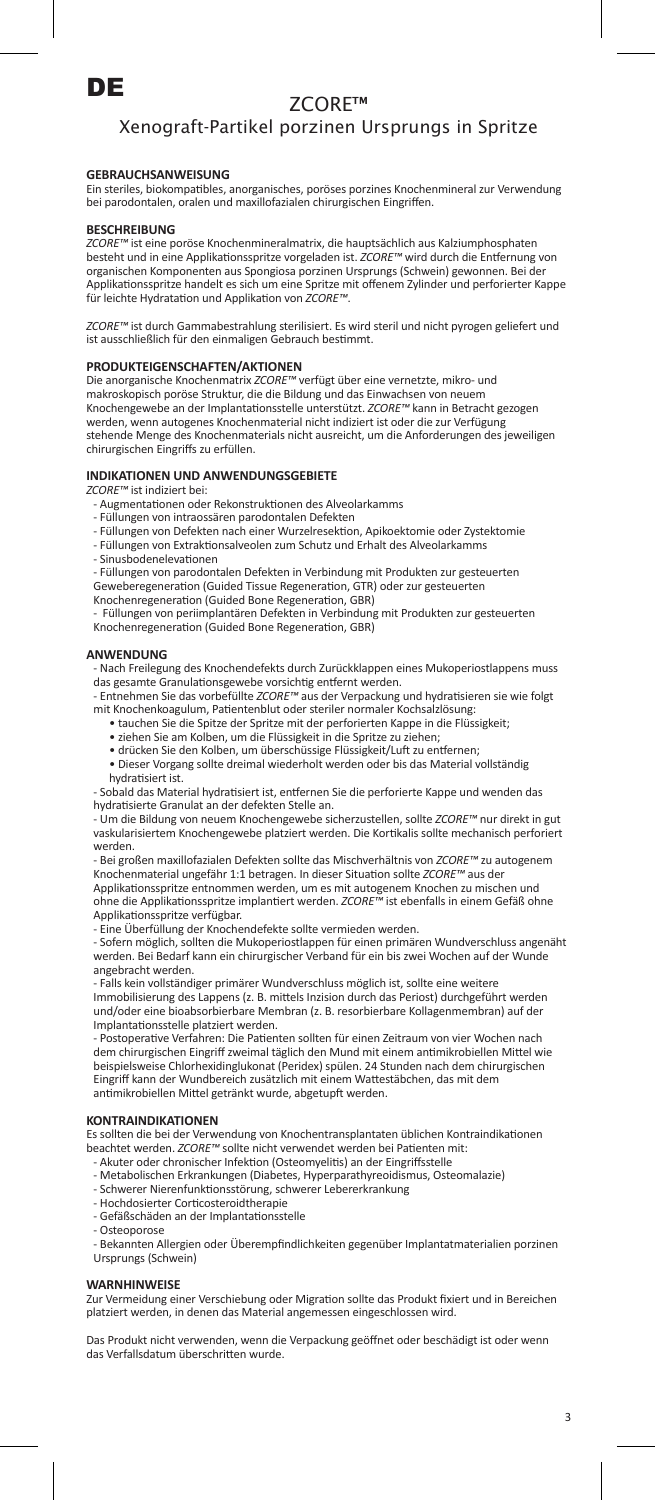*ZCORE™* kann nicht erneut sterilisiert oder wiederverwendet werden. Geöffnete Produkte müssen entsorgt werden, auch wenn sie nicht verwendet wurden. Bei einer Resterilisation kann die In-vivo-Stabilität beeinträchtigt werden. Eine Wiederverwendung kann zu einer Kreuzkontamination oder einer Infektion führen.

### **VORSICHTSMASSNAHMEN**

Zur Unterstützung der Bildung von neuem Knochengewebe sollte *ZCORE™* nur direkt in gut vaskularisiertem Knochengewebe platziert werden. Zur Unterstützung der Blutung aus der Kortikalis wird bei Bedarf die Verwendung eines Bohrers empfohlen. Bei großen Defekten kann eine Mischung mit autogenem Knochenmaterial oder Knochenmark die Bildung von neuem Knochengewebe möglicherweise fördern. Die Anwendung von *ZCORE™* wurde nicht bei Kindern bewertet.

# *Implantologie*

Die Insertion von Titanbefestigungen in augmentierten Bereichen sollte in der Regel erst<br>durchgeführt werden, wenn der Knochen eine für Zahnimplantationen ausreichende Stärke und Integrität aufweist, was für gewöhnlich frühestens 6 Monate nach der Implantation des Knochentransplantats der Fall ist. Bei einer Sinusbodenelevation können Titanbefestigungen normalerweise 9 bis 12 Monate nach der Implantation des Knochenmaterials eingesetzt werden. Vor der Insertion eines Zahnimplantats sollte eine Röntgenuntersuchung durchgeführt werden, um sicherzugehen, dass eine ausreichende Knochenintegrität gegeben ist.

# *Parodontologie*

Bei der Auffüllung von parodontalen Defekten mit *ZCORE™* ist vor der Implantation (neben der Plaquekontrolle) eine erfolgreiche lokale Behandlung der parodontalen Läsion (z. B. Wurzelglättung, Debridement von Granulationsgewebe) erforderlich.

### **ACHTUNG**

Laut US-amerikanischem Bundesrecht darf dieses Produkt nur an einen Zahnarzt bzw. an eine von ihm bevollmächtigte Person verkauft werden.

### **NEBENWIRKUNGEN**

Es sind Komplikationen möglich, wie sie bei allen dentalchirurgischen Eingriffen auftreten können, darunter Schwellungen an der Eingriffsstelle, Lappenverschorfung, Blutungen, lokale Entzündungen, Knochenverlust, Infektionen oder Schmerzen.

### **LIEFERFORM**

*ZCORE™* wird steril und nicht pyrogen geliefert und ist ausschließlich für den einmaligen Gebrauch bestimmt.

| Artikelnummer | Partikelgröße   | Volumen           |
|---------------|-----------------|-------------------|
| <b>7Y025</b>  | $0.25 - 1.0$ mm | $0.25$ cc         |
| <b>7Y050</b>  |                 | 0.5 <sub>cc</sub> |

### **LAGERUNG**

Bei Raumtemperatur (15 °C/59 °F – 30 °C/86 °F) lagern.

# **VERPACKUNGSSYMBOLE**

Die nachfolgenden Symbole werden für eine einfachere Identifizierung möglicherweise auf manchen internationalen Verpackungen verwendet.

|                | Achtung: Siehe Gebrauchsanweisung                                                                                                          |
|----------------|--------------------------------------------------------------------------------------------------------------------------------------------|
|                | Verwendhar his                                                                                                                             |
|                | Nicht wiederverwenden                                                                                                                      |
| LOT            | Chargennummer                                                                                                                              |
| STERILE R      | Sterilisiert durch Bestrahlung                                                                                                             |
| REF            | Artikelnummer                                                                                                                              |
| <b>Rx ONIY</b> | Laut US-amerikanischem Bundesrecht darf dieses<br>Produkt nur an einen Arzt hzw. an eine von ihm<br>bevollmächtigte Person verkauft werden |
|                | Hersteller                                                                                                                                 |
|                | Nicht verwenden, wenn die Sterilisationsbarriere<br>oder die Verpackung des Produkts beschädigt ist                                        |
|                | Temperaturbegrenzung                                                                                                                       |
| EC<br>RFF      | Bevollmächtigter in der Europäischen<br>Gemeinschaft                                                                                       |



# M **Hersteller:**

Collagen Matrix, Inc. 15 Thornton Road Oakland, New Jersey 07436 USA



**Bevollmächtigter in der Europäischen Gemeinschaft:** MDSS GmbH Schiffgraben 41 30175 Hannover, Deutschland

### **Vertrieb durch:**

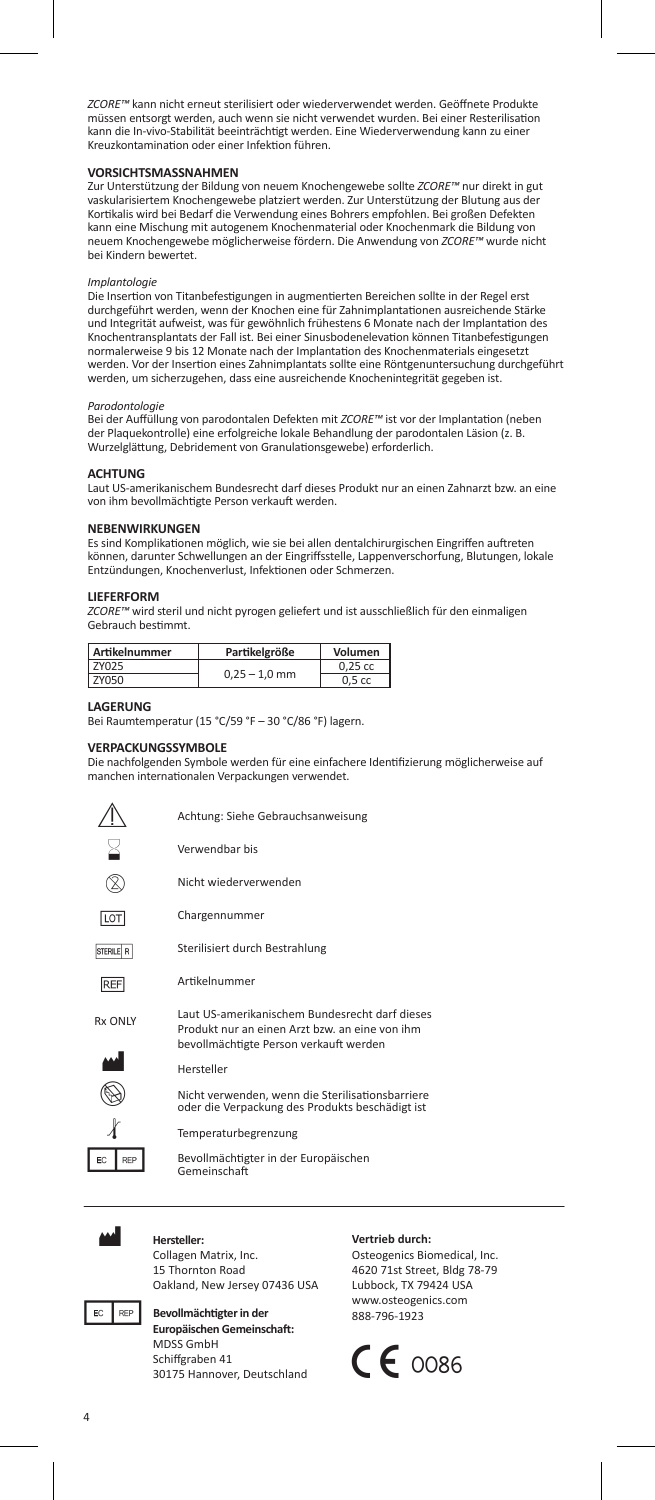

# Particules porcines pour xénogreffe dans une seringue

# **MODE D'EMPLOI**

Un minéral osseux, poreux, inorganique, stérile et biocompatible, pour emploi en chirurgie parodontale, buccale et maxillo-faciale.

### **DESCRIPTION**

*ZCORE™* est une matrice de minéral osseux poreux constitué principalement de phosphate de calcium, et pré-chargé dans un applicateur. *ZCORE™* est obtenu par élimination des composants organiques de l'os spongieux porcin. L'applicateur consiste en une seringue à cylindre ouvert avec un capuchon perforé pour faciliter l'hydratation et le placement de *ZCORE™*.

*ZCORE™* est stérilisé par irradiation gamma. Le produit est fourni stérile, non pyrogène, et à usage unique.

## **PROPRIÉTÉS/ACTIONS**

La matrice osseuse inorganique *ZCORE™* offre une structure poreuse macro- et microscopique interconnectée qui assure la formation et l'intégration d'os nouveau sur le site d'implantation. L'utilisation de *ZCORE™* peut être envisagée lorsque l'os autogène n'est pas indiqué, ou en quantité insuffisante pour répondre aux besoins de la procédure chirurgicale proposée.

## **INDICATIONS ET UTILISATION**

*ZCORE™* est indiqué pour :

- Augmentation ou traitement reconstructif de la crête alvéolaire.
- Comblement des défauts parodontaux intra-osseux.
- Comblement des défauts après résection de la racine, apicectomie et cystectomie.
- Comblement des alvéoles d'extraction pour améliorer la conservation de la crête alvéolaire. - Rehaussement du plancher du sinus maxillaire.
- Comblement des défauts parodontaux en association avec des produits destinés à la
- régénération tissulaire guidée (RTG) et à la régénération osseuse guidée (ROG).

- Comblement des défauts des tissus péri-implantaires en association avec des produits destinés à la régénération osseuse guidée (ROG).

#### **APPLICATION**

- Après exposition du défaut osseux avec un lambeau muco-périosté, tous les tissus de

granulation doivent être soigneusement retirés. - Retirez le dispositif *ZCORE™* stérile pré-chargé de son emballage et hydratez-le avec du

coagulum osseux, du sang du patient ou une solution saline stérile normale, de cette façon :

- en laissant le bouchon perforé sur la seringue, immergez la pointe de la seringue dans le liquide ;
- tirez sur le piston pour aspirer le liquide dans la seringue ;
- appuyez sur le piston pour expulser le liquide ou l'air en excès ; • répétez trois fois l'opération de pousser-tirer jusqu'à ce que le produit soit complètement hydraté.

- Une fois hydraté, enlevez le bouchon perforé et injectez les granules hydratées au site du défaut.

- Afin d'assurer la formation d'os nouveau, *ZCORE™* doit être mis en contact direct avec l'os bien vascularisé. L'os cortical doit être perforé mécaniquement.

- En présence d'importants défauts maxillo-faciaux, il faut mélanger *ZCORE™* avec de l'os autogène dans un rapport d'environ 1:1. Dans ce cas, *ZCORE™* doit être expulsé de l'applicateur, puis mélangé avec l'os autogène et implanté sans l'utilisation de l'applicateur. *ZCORE™* est également disponible dans un flacon sans l'applicateur. - Il faut éviter le comblement excessif des défauts.

- Les lambeaux muco-périostés doivent être suturés pour obtenir une fermeture primaire, si possible. Pendant une à deux semaines, on peut placer un pansement chirurgical sur la plaie. - Si la plaie ne peut être complètement fermée, immobiliser davantage le lambeau (par exemple, par une incision dans le périoste) ou placer une membrane bioabsorbable (par exemple une membrane collagène résorbable) sur le site de la greffe osseuse.

- Procédures post-opératoires : les patients doivent se rincer la bouche deux fois par jour à l'aide d'un agent antiseptique de type gluconate de chlorhexidine (Peridex) pendant les quatre semaines qui suivent l'intervention chirurgicale. 24 heures après l'intervention, la plaie peut être tamponnée à l'aide d'un coton-tige préalablement plongé dans un agent antiseptique.

## **CONTRE-INDICATIONS**

Il faut respecter les contre-indications habituelles relatives à l'utilisation de greffes osseuses. Ne pas utiliser *ZCORE™* chez des patients présentant :

- Une infection aiguë ou chronique (ostéomyélite) sur le site chirurgical
- Des maladies métaboliques (diabète, hyperparathyroïdie, ostéomalacie)
- Une dysfonction rénale sévère, ou une maladie grave du foie
- Une corticothérapie à forte dose
- Une insuffisance vasculaire au niveau du site de l'implant - Une ostéoporose
- Une allergie connue ou une hypersensibilité aux matériaux implantables d'origine porcine

### **AVERTISSEMENTS**

Le dispositif doit être sécurisé pour empêcher le mouvement et la migration, et utilisé dans les zones où la greffe peut être contenue de façon adéquate.

Ne pas utiliser si l'emballage est ouvert ou endommagé ou si la date d'expiration a été dépassée.

*ZCORE™* ne peut être ni re-stérilisé ni réutilisé. Un produit ouvert et non utilisé doit être jeté. La stabilité in vivo peut être affectée négativement si le produit est re-stérilisé. Une contamination croisée et une infection peuvent se produire si le produit est réutilisé.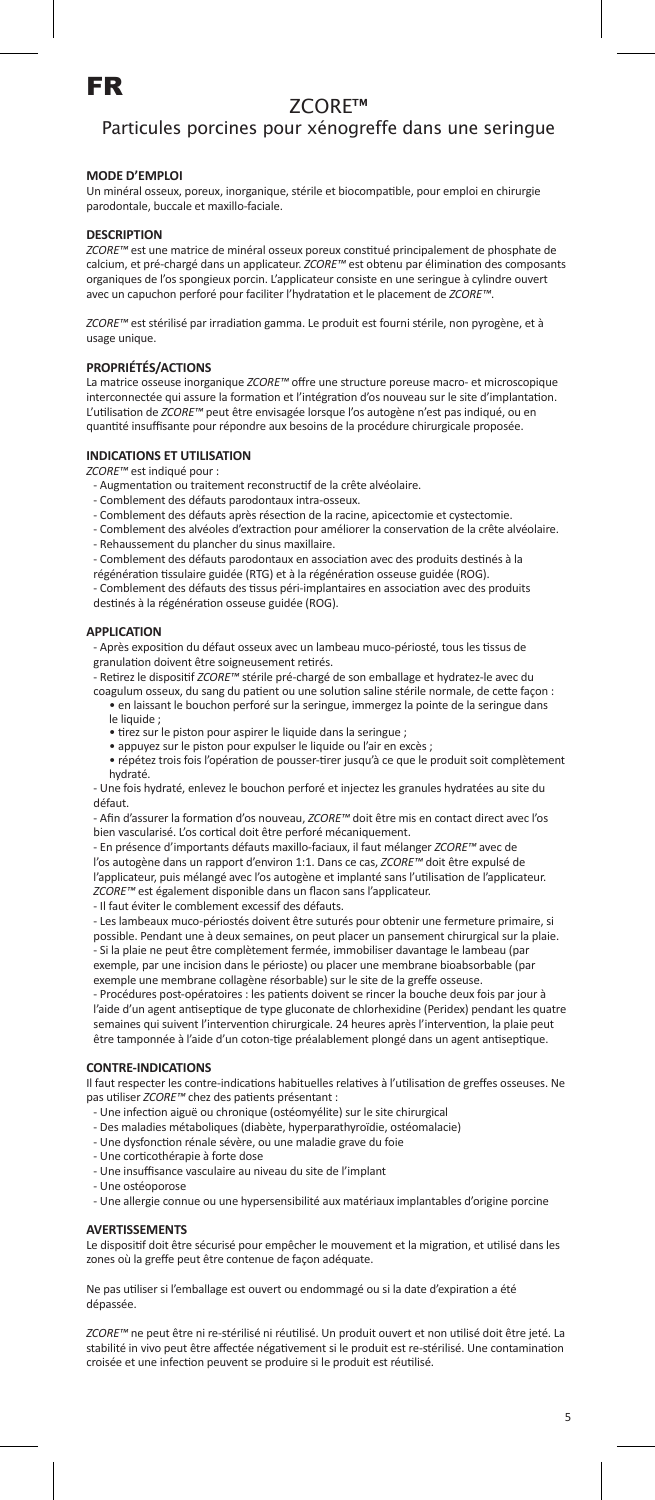### **PRÉCAUTIONS**

Afin d'assurer la formation d'os nouveau, *ZCORE™* doit être implanté en contact direct avec un tissu osseux bien vascularisé. Un forage peut être recommandé pour faciliter des saignements de l'os cortical. Face à d'importants défauts, un mélange d'os ou de moelle osseuse autogène peut améliorer la formation d'os nouveau. L'utilisation de *ZCORE™* n'a jamais été évaluée chez les enfants.

#### *Implantologie*

En général, dans les zones comblées, le placement d'attaches en titane ne doit se faire qu'après que l'os présente une résistance et une intégrité suffisantes pour la pose d'implants dentaires, soit plus de 6 mois après l'implantation d'un matériau de greffe osseuse. Pour le rehaussement du plancher sinusal, il faut en général attendre 9 à 12 mois après l'implantation d'un matériau de greffe osseuse avant de placer des attaches en titane. Il faut recourir à une radiographie pour confirmer l'intégrité de l'os avant la pose de l'implant dentaire.

### *Parodontologie*

Le comblement des défauts parodontaux avec *ZCORE™* nécessite (en plus du contrôle de la plaque) un traitement local réussi de la lésion parodontale (par exemple, planification de la racine, élimination du tissu de granulation) avant l'implantation.

#### **ATTENTION**

La loi fédérale de États-Unis limite ce dispositif à la vente par ou sur l'ordre d'un dentiste habilité.

# **EFFETS INDÉSIRABLES**

Les complications pouvant survenir avec toute chirurgie dentaire incluent le gonflement au niveau du site chirurgical, la desquamation des lambeaux, des saignements, une inflammation locale, une perte osseuse, une infection ou des douleurs.

### **CONDITIONNEMENT**

*ZCORE™* est fourni stérile, non pyrogène, et à usage unique.

|              |                 | Numéro de catalogue   Taille des particules |
|--------------|-----------------|---------------------------------------------|
| <b>7Y025</b> | $0.25 - 1.0$ mm | $0.25$ cc                                   |
| ZY050        |                 | 0.5 <sub>cc</sub>                           |

#### **ENTREPOSAGE**

Conserver à température ambiante (15 °C/59 °F - 30 ˚C/86 °F).

### **SYMBOLES D'ÉTIQUETAGE**

Pour faciliter l'identification, certains systèmes internationaux d'emballage peuvent utiliser les symboles d'étiquetage suivants.

|                  | Attention, voir mode d'emploi                                                                      |
|------------------|----------------------------------------------------------------------------------------------------|
|                  | Date limite d'utilisation                                                                          |
|                  | Ne pas réutiliser                                                                                  |
| LOT              | Numéro de lot                                                                                      |
| STERILE R        | Stérilisé par irradiation                                                                          |
| <b>REF</b>       | Numéro de catalogue                                                                                |
| <b>Rx ONIY</b>   | La loi fédérale des États-Unis limite la vente ou la<br>prescription de ce dispositif aux médecins |
|                  | Fabricant                                                                                          |
|                  | Ne pas utiliser si la barrière de stérilisation du<br>produit ou si son emballage sont compromis   |
|                  | Limites de température                                                                             |
| EC<br><b>REP</b> | Représentant autorisé dans la Communauté<br>européenne                                             |
|                  |                                                                                                    |



### **Fabricant :**

Collagen Matrix, Inc. 15 Thornton Road Oakland, New Jersey 07436 USA



**Représentant UE autorisé :** MDSS GmbH Schiffgraben 41 30175 Hanovre, Allemagne

### **Distribué par :**

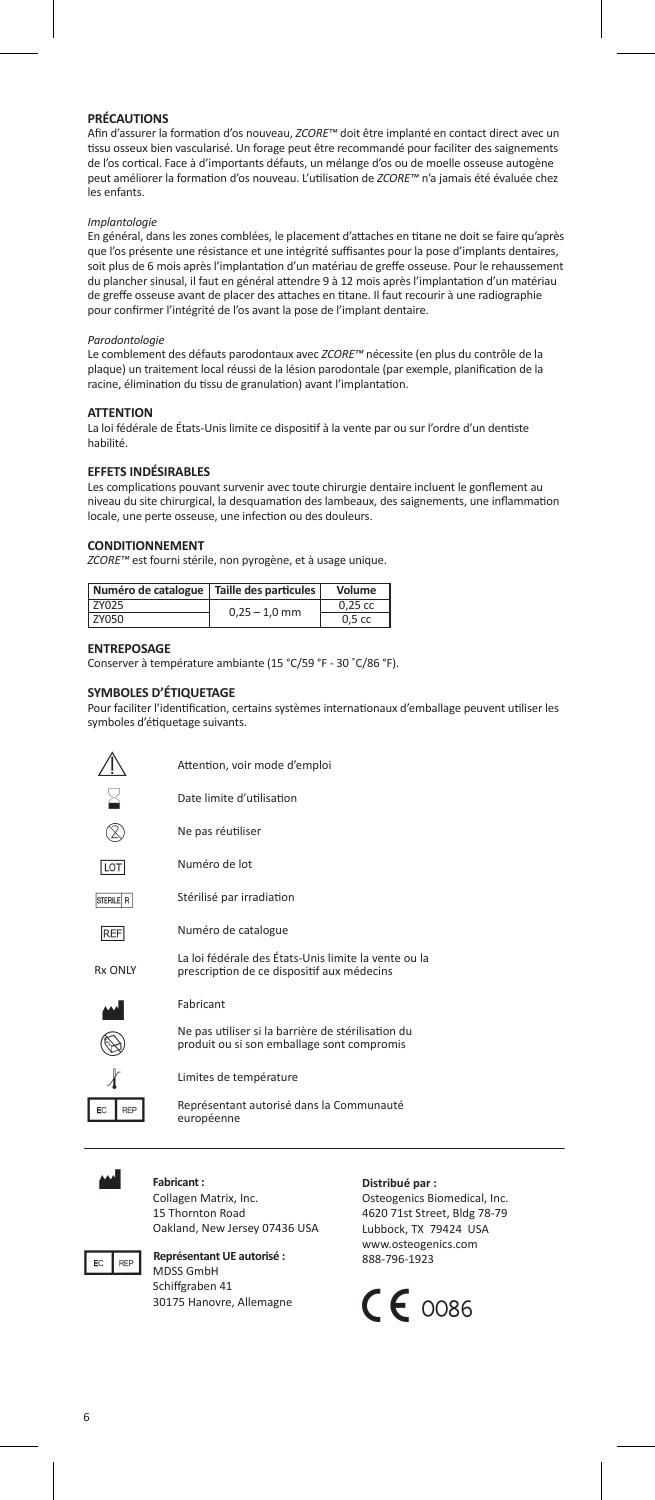

# Xenoinjerto porcino particulado en jeringuilla

# **INSTRUCCIONES DE USO**

Mineral óseo porcino, poroso, anorgánico, biocompatible y estéril para cirugía periodontal, oral y maxilofacial.

### **DESCRIPCIÓN**

*ZCORE™* es una matriz mineral ósea porosa, formada principalmente de fosfato cálcico y cargada previamente en un dispositivo de aplicación. *ZCORE™* se obtiene extrayendo los componentes orgánicos del hueso esponjoso porcino. El dispositivo de aplicación es una jeringuilla de cilindro abierto con tapa perforada para facilitar la hidratación y la colocación de *ZCORE™*.

*ZCORE™* se esteriliza mediante irradiación gamma. Se suministra estéril, es apirógeno y para un solo uso.

### **PROPIEDADES/ACCIONES**

La matriz ósea anorgánica de *ZCORE™* tiene una estructura porosa interconectada macro y microscópica que contribuye a la formación y al crecimiento interno de hueso nuevo en el lugar del implante. Puede considerarse el uso de *ZCORE™* cuando no se recomienda el hueso autógeno o la cantidad es insuficiente para satisfacer las necesidades de la cirugía propuesta.

### **INDICACIONES Y USO**

*ZCORE™* está indicado para:

- Aumento o tratamiento de reconstrucción del reborde alveolar.
- Relleno de defectos periodontales infraóseos.
- Relleno de defectos posteriores a la resección, apicectomía y cistectomía de la raíz.
- Relleno de alvéolos para mejorar la conservación del reborde alveolar.
- Elevación de la base del seno maxilar.

- Relleno de defectos periodontales junto con productos previstos para la Regeneración Tisular Guiada (GTR, por sus siglas en inglés) y la Regeneración Ósea Guiada (GBR, por sus siglas en inglés).

- Relleno de defectos del contorno del implante junto con productos previstos para la Regeneración Ósea Guiada (GBR).

### **INSTRUCCIONES DE USO**

- Tras la exposición del defecto óseo con un colgajo mucoperióstico, debe extraerse con cuidado todo el tejido granular.

- Extraer *ZCORE™* en jeringuilla estéril y cargada previamente de su envase e hidratar con colágeno óseo, sangre del paciente o suero fisiológico estéril:

- Con la tapa perforada puesta en la jeringuilla, sumergir la punta de la jeringuilla en el fluido.
- Tirar del émbolo para que el fluido ingrese en la jeringuilla. • Presionar el émbolo para expulsar el fluido o aire sobrantes.
- Repetir la operación de tirar y presionar tres veces o hasta que el material esté completamente hidratado.

- Una vez hidratado, retirar la tapa perforada y aplicar los gránulos hidratados en la zona del defecto.

- Para garantizar la formación de hueso nuevo, aplicar *ZCORE™* únicamente en contacto directo con el tejido óseo vascularizado correctamente. El hueso cortical debe perforarse mecánicamente.

- Para defectos maxilofaciales graves, *ZCORE™* debe mezclarse con hueso autógeno en una proporción de aproximadamente 1:1. En este caso, *ZCORE™* debe extraerse de la jeringuilla para mezclarlo con el hueso autógeno y debe implantarse sin utilizar el aplicador de la jeringuilla. *ZCORE™* también se presenta en un frasco sin la jeringuilla de aplicación. - Evitar el exceso de llenado de los defectos.

- El colgajo mucoperióstico debe suturarse, en lo posible, para lograr un cierre principal. Colocar un apósito quirúrgico sobre la herida durante una o dos semanas.

- Si no se consigue el cierre principal completo de la herida, deberá llevarse a cabo una inmovilización mayor del colgajo (p. ej., incisión a través del periostio) o deberá colocarse una membrana bioabsorbible (p. ej., una membrana de colágeno reabsorbible) en el injerto óseo. - Procedimientos posoperatorios: tras la cirugía, los pacientes deben enjuagarse con un

antimicrobiano como gluconato de clorhexidina (Peridex) dos veces al día durante cuatro semanas. A partir de las 24 horas después de la cirugía también se puede limpiar la herida con un aplicador con punta de algodón empapado en el antimicrobiano.

### **CONTRAINDICACIONES**

Se deberán observar las contraindicaciones habituales para el uso de injertos óseos. No utilizar *ZCORE™* en pacientes con:

- Infección aguda o crónica (osteomielitis) en la zona de la cirugía.
- Enfermedades del metabolismo (diabetes, hiperparatiroidismo u osteomalacia).
- Disfunción renal grave o enfermedad hepática grave.
- Tratamiento con dosis elevadas de corticoides.
- Deficiencia vascular en la zona del implante.
- Osteoporosis.
- Alergia o hipersensibilidad conocidas a los materiales de implantación de origen porcino.

### **ADVERTENCIAS**

Debe fijarse el dispositivo para evitar su movimiento y migración. Utilizar en zonas en las que el injerto puede asentarse correctamente.

No utilizar si el envase está abierto o dañado, ni si ha pasado la fecha de caducidad.

*ZCORE™* no se puede reesterilizar ni reutilizar. Los productos sin usar cuyo envase esté abierto deben desecharse. La estabilidad in vivo puede verse afectada si se vuelve a esterilizar. Es posible que haya contaminación cruzada e infección si se vuelve a utilizar.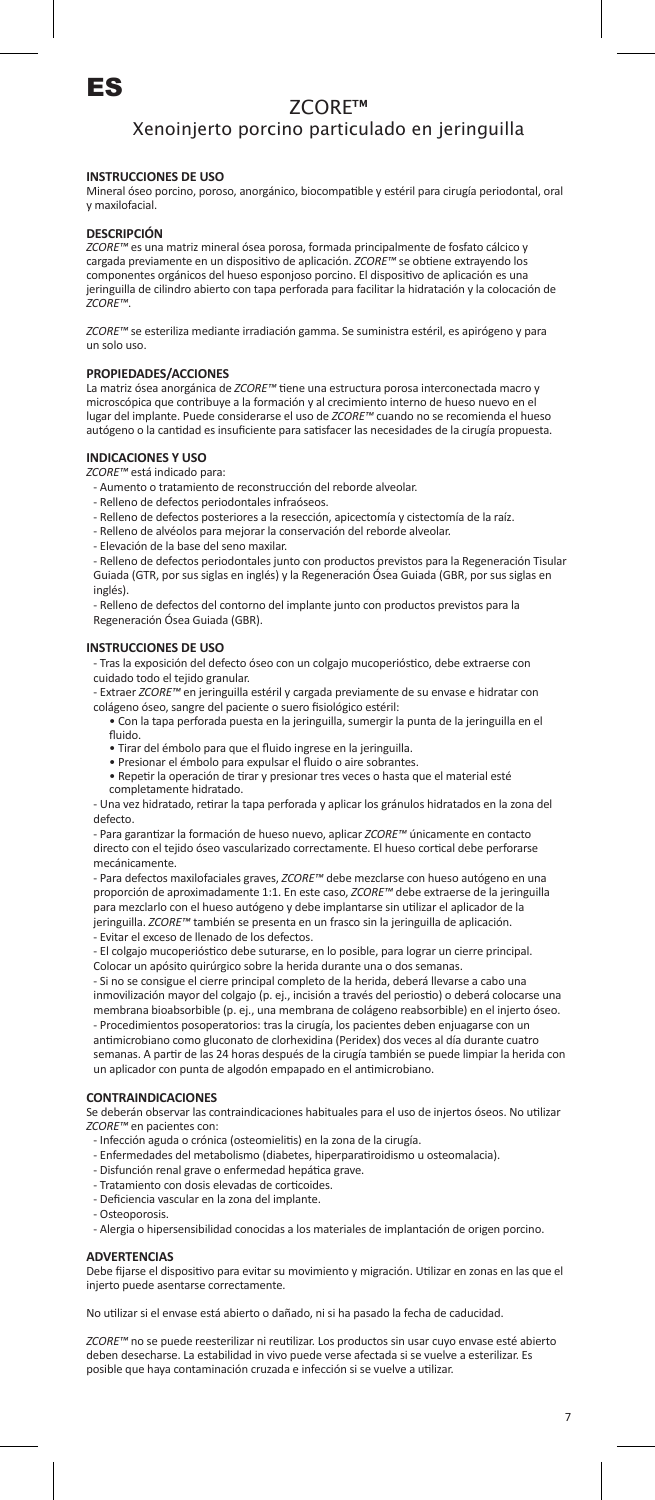### **PRECAUCIONES**

Para facilitar la formación de hueso nuevo, implantar *ZCORE™* únicamente en contacto directo con tejido óseo vascularizado correctamente. La perforación puede ser recomendable para facilitar el sangrado del hueso cortical. En defectos de mayor tamaño, la formación de hueso nuevo puede mejorarse con una mezcla de hueso autógeno o médula ósea. No se ha evaluado el uso de *ZCORE™* en niños.

# *Implantología*

Generalmente, en zonas aumentadas, la colocación de piezas de titanio debería realizarse cuando el hueso tenga fuerza e integridad suficientes para la colocación de un implante dental, que suele ser después de más de seis meses tras el implante del injerto óseo. Para la elevación de la base del seno, normalmente debe esperarse de 9 a 12 meses después del implante del injerto óseo antes de colocar las piezas de titanio. Realizar radiografías para confirmar la integridad del hueso antes de la colocación del implante dental.

### *Periodoncia*

El relleno de defectos periodontales con *ZCORE™* requiere (junto con el control de la placa) un<br>tratamiento local correcto de la lesión periodontal (p. ej., alisado de la raíz o desbridamiento del tejido granular) antes de colocar el implante.

### **ATENCIÓN**

Las leyes federales estadounidenses solo permiten la venta de este producto por dentistas autorizados o por prescripción de estos.

### **REACCIONES ADVERSAS**

Las posibles complicaciones que pueden ocurrir con cualquier cirugía dental incluyen hinchazón de la zona de la cirugía, desprendimiento del colgajo, sangrado, inflamación local, pérdida ósea, infección o dolor.

### **PRESENTACIÓN**

*ZCORE™* se suministra estéril, es apirógeno y para un solo uso.

|              | Número de catálogo Tamaño de las partículas   Volumen |                   |
|--------------|-------------------------------------------------------|-------------------|
| <b>7Y025</b> | $0.25 - 1.0$ mm                                       | $0.25$ cc         |
| ZY050        |                                                       | 0.5 <sub>cc</sub> |

# **CONSERVACIÓN**

Conservar a temperatura ambiente (entre 15 y 30 ˚C).

### **SÍMBOLOS DE LA ETIQUETA**

Es posible que en algunas etiquetas de envases internacionales se utilicen símbolos para facilitar su identificación.

|            | Atención: leer las instrucciones de uso                                                                                    |
|------------|----------------------------------------------------------------------------------------------------------------------------|
|            | Fecha de caducidad                                                                                                         |
|            | No reutilizar                                                                                                              |
| <b>LOT</b> | Número de lote                                                                                                             |
| STERILE R  | Método de esterilización: irradiación                                                                                      |
| <b>REF</b> | Número de catálogo                                                                                                         |
| Rx ONIY    | Las leyes federales estadounidenses solo<br>permiten la venta de este producto por médicos o<br>por prescripción de estos. |
|            | Fabricante                                                                                                                 |
|            | No utilizar el producto si el precinto de                                                                                  |



esterilización o el envase están alterados

Límite de temperatura

Representante autorizado en la Comunidad Europea



### Fabricante:

Collagen Matrix, Inc. 15 Thornton Road Oakland, New Jersey 07436 EE. UU.



### **PREP** Representante autorizado en la **Comunidad Europea:** MDSS GmbH Schiffgraben 41 30175 Hannover, Alemania

### **Distribuido por:**

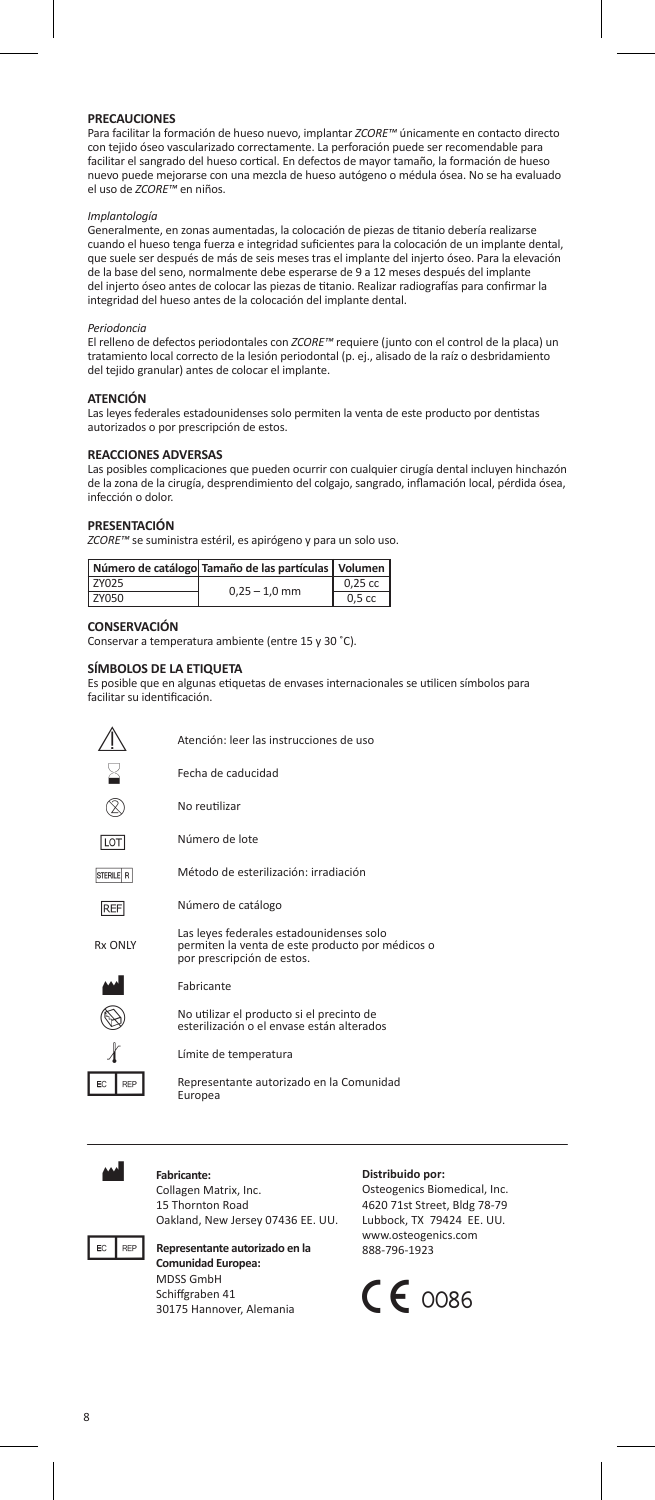# Particolato xenotrapianto di origine suina in siringa

# **ISTRUZIONI PER L'USO**

Minerale osseo di origine suina, poroso, inorganico, sterile e biocompatibile, indicato per l'uso nella chirurgia parodontale, orale e maxillofacciale.

### **DESCRIZIONE**

*ZCORE™* è una matrice minerale ossea porosa composta principalmente da fosfato di calcio, precaricata in un erogatore. *ZCORE™* viene prodotta mediante rimozione dei componenti organici dall'osso spongioso suino. L'erogatore è una siringa a cilindro aperto con un cappuccio perforato per agevolare l'idratazione e il posizionamento di *ZCORE™*.

*ZCORE™* viene sterilizzata mediante irradiazione gamma. Viene fornita sterile, non pirogena ed è esclusivamente monouso.

# **PROPRIETÀ/AZIONI**

La matrice ossea inorganica di *ZCORE™* ha una struttura porosa macro e microscopica di interconnessione che supporta la formazione e la ricrescita di osso nuovo presso il sito dell'impianto. *ZCORE™* può essere presa in considerazione quando non è indicato l'osso autogeno, o quando la quantità di quest'ultimo è insufficiente a soddisfare le necessità della procedura chirurgica proposta.

# **INDICAZIONI E USO**  *ZCORE™* è indicata per:

- Trattamento di espansione o di ricostruzione della cresta alveolare.
- Riempimento di difetti parodontali infraosse
- Riempimento di difetti dopo resezione di radici, apicectomia e cistectomia.

- Riempimento di alveoli dopo l'estrazione per aumentare la conservazione della cresta alveolare.

- Elevazione del pavimento del seno mascellare.

- Riempimento di difetti parodontali congiuntamente a prodotti destinati alla rigenerazione tissutale guidata (GTR) e alla rigenerazione ossea guidata (GBR).

- Riempimento di difetti peri-implantari congiuntamente a prodotti destinati alla rigenerazione ossea guidata (GBR).

## **ISTRUZIONI PER L'USO**

- Dopo l'esposizione del difetto osseo con un lembo mucoperiosteo, occorre rimuovere attentamente tutto il tessuto di granulazione.

- Estrarre la *ZCORE™* precaricata sterile dalla confezione e idratare con coagulo osseo, sangue del paziente o soluzione salina normale sterile, come indicato di seguito:

- con il cappuccio perforato ancora sulla siringa, immergere la punta di quest'ultima nel liquido;
- tirare lo stantuffo per aspirare il liquido nella siringa;
- spingere lo stantuffo per espellere il liquido/l'aria in eccesso;

• le azioni di aspirazione e spinta devono essere ripetute per tre volte o comunque fino a che il materiale risulti completamente idratato.

- Dopodiché, togliere il cappuccio perforato ed erogare i granuli idratati nel sito del difetto. - Al fine di garantire la formazione di osso nuovo, occorre applicare *ZCORE™* esclusivamente a diretto contatto con osso ben vascolarizzato. L'osso corticale deve essere perforato

meccanicamente. - In caso di presenza di difetti maxillofacciali importanti, occorre miscelare *ZCORE™* con osso

autogeno in base a un rapporto di circa 1:1. In casi del genere, occorre svuotare *ZCORE™* dalla siringa erogatrice e procedere alla miscelazione con osso autogeno e all'applicazione senza servirsi dell'applicatore della siringa erogatrice. *ZCORE™* è inoltre disponibile in barattolo senza siringa erogatrice.

- Evitare l'eccessivo riempimento dei difetti.

- Se possibile, occorre suturare i lembi mucoperiostei per ottenere la chiusura primaria. È possibile applicare una medicazione chirurgica sulla ferita per una o due settiman

- Nel caso in cui non fosse possibile ottenere la chiusura primaria completa della ferita, occorrerà procedere all'ulteriore immobilizzazione del lembo (ad es., mediante incisione attraverso il periostio) e/o collocare sul sito di innesto osseo una membrana bioassorbibile (ad es., membrana riassorbibile a base di collagene).

- Procedure post-operatorie: i pazienti dovranno fare risciacqui con un agente antimicrobico come la clorexidina gluconato (Peridex) due volte al giorno per quattro settimane dopo l'intervento chirurgico. A distanza di 24 ore dall'intervento, sul sito della ferita è consentito anche passare un applicatore con punta cotonata intinto nell'agente antimicrobico.

#### **CONTROINDICAZIONI**

Occorre osservare le controindicazioni abituali relative all'uso di innesti ossei. *ZCORE™* non deve essere usata in pazienti affetti da:

- Infezione acuta o cronica (osteomielite) presso il sito chirurgico
- Malattie metaboliche (diabete, iperparatiroidismo, osteomalacia)
- Disfunzione renale grave, malattia epatica grave
- Terapia corticosteroide a dosi elevate
- Compromissione vascolare presso il sito dell'impianto
- Osteoporosi
- Allergia o ipersensibilità note ai materiali impiantabili di derivazione suina

### **AVVERTENZE**

Il dispositivo deve essere fissato onde impedirne il movimento e lo spostamento; usare in aree in cui sia possibile contenere adeguatamente l'innesto.

Non usare se la confezione è aperta o danneggiata o se è stata superata la data di scadenza.

*ZCORE™* non può essere nuovamente sterilizzata o utilizzata. Una volta aperto, il prodotto non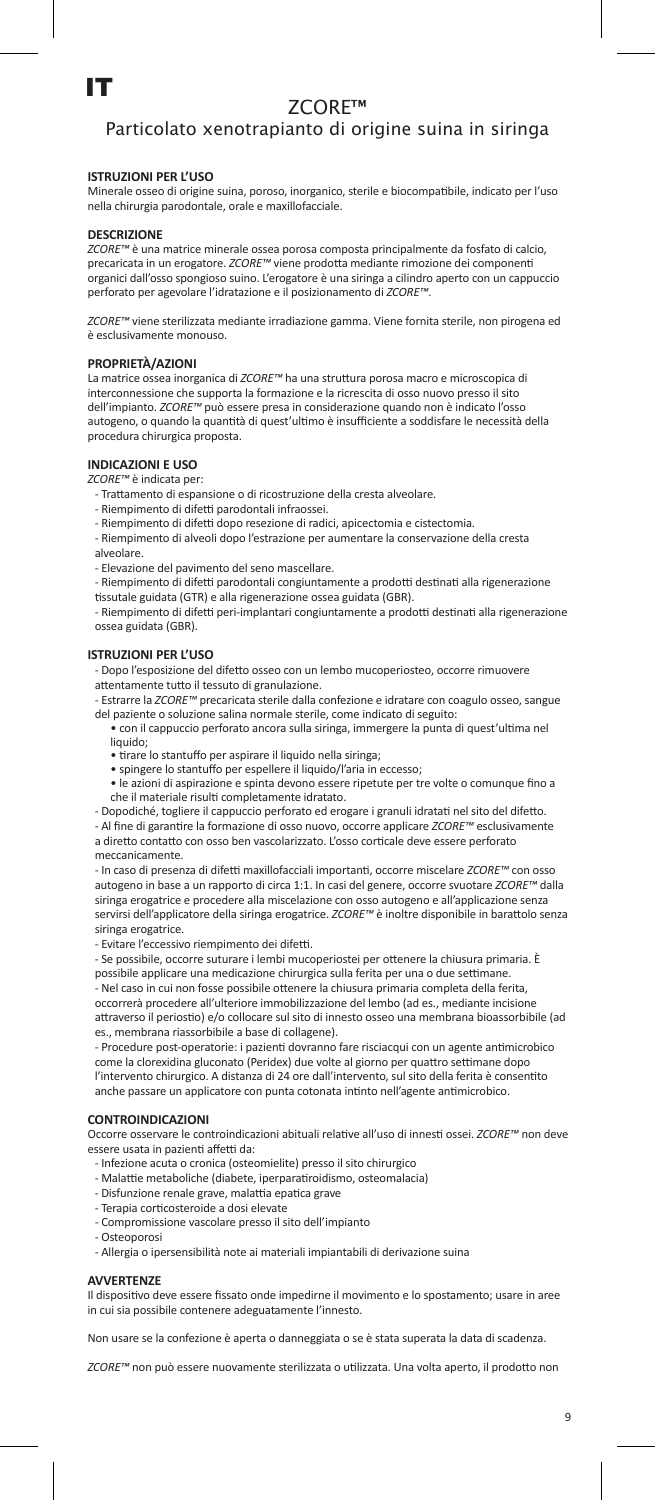utilizzato deve essere gettato via. Una seconda sterilizzazione può determinare effetti negativi sulla stabilità in vivo. In caso di riutilizzo, potrebbero verificarsi contaminazioni incrociate e infezioni.

# **PRECAUZIONI**

Al fine di facilitare la formazione di osso nuovo, occorre impiantare *ZCORE™* esclusivamente a diretto contatto con un tessuto osseo ben vascolarizzato. La perforazione può essere consigliabile al fine di facilitare il sanguinamento dall'osso corticale. In caso di difetti importanti, una miscela di osso autogeno o midollo osseo può migliorare la formazione di osso nuovo. L'uso di *ZCORE™* non è stato valutato sulla popolazione pediatrica.

### *Implantologia*

Solitamente, nelle aree espanse, l'innesto di impianti in titanio deve essere realizzato successivamente all'acquisizione da parte dell'osso di forza e integrità sufficienti a consentire l'innesto dell'impianto dentale, il che solitamente avviene dopo più di 6 mesi dall'impianto di un materiale per innesto osseo. Per l'elevazione del pavimento del seno, solitamente occorre lasciar trascorrere da 9 a 12 mesi dall'impianto del materiale per innesto osseo prima di innestare gli impianti in titanio. Prima dell'innesto dell'impianto dentale, occorre realizzare radiografie per accertarsi dell'integrità ossea.

### *Parodontologia*

Il riempimento di difetti parodontali con *ZCORE™* richiede (insieme con il controllo della placca) il corretto trattamento locale della lesione parodontale (ad es., levigatura della radice, detersione del tessuto granulare) prima dell'impianto.

#### **ATTENZIONE**

Le leggi federali statunitensi limitano la vendita di questo dispositivo ai dentisti o su prescrizione di un dentista.

### **REAZIONI AVVERSE**

Fra le complicazioni possibili che possono verificarsi con qualsiasi intervento di chirurgia dentale, vi sono gonfiore presso il sito chirurgico, cedimento del lembo, sanguinamento, infiammazione locale, perdita dell'osso, infezione o dolore.

### **MODALITÀ DI FORNITURA**

*ZCORE™* viene fornita sterile, non pirogena ed è esclusivamente monouso.

|       | Numero di catalogo Dimensioni delle particelle Volume |           |
|-------|-------------------------------------------------------|-----------|
| ZY025 |                                                       | $0,25$ cc |
| ZY050 | $0.25 - 1.0$ mm                                       | $0,5$ cc  |

#### **CONSERVAZIONE**

Conservare a temperatura ambiente (da 15 °C/59 °F a 30 °C/86 °F).

### **SIMBOLI DI ETICHETTATURA**

Per facilitare l'identificazione, sulle etichette di alcune confezioni internazionali possono comparire dei simboli.



Produttore: Collagen Matrix, Inc. 15 Thornton Road Oakland, New Jersey 07436 USA



#### **Rappresentante autorizzato per l'UE:** MDSS GmbH

Schiffgraben 41 30175 Hannover, Germania

### **Distribuito da:**

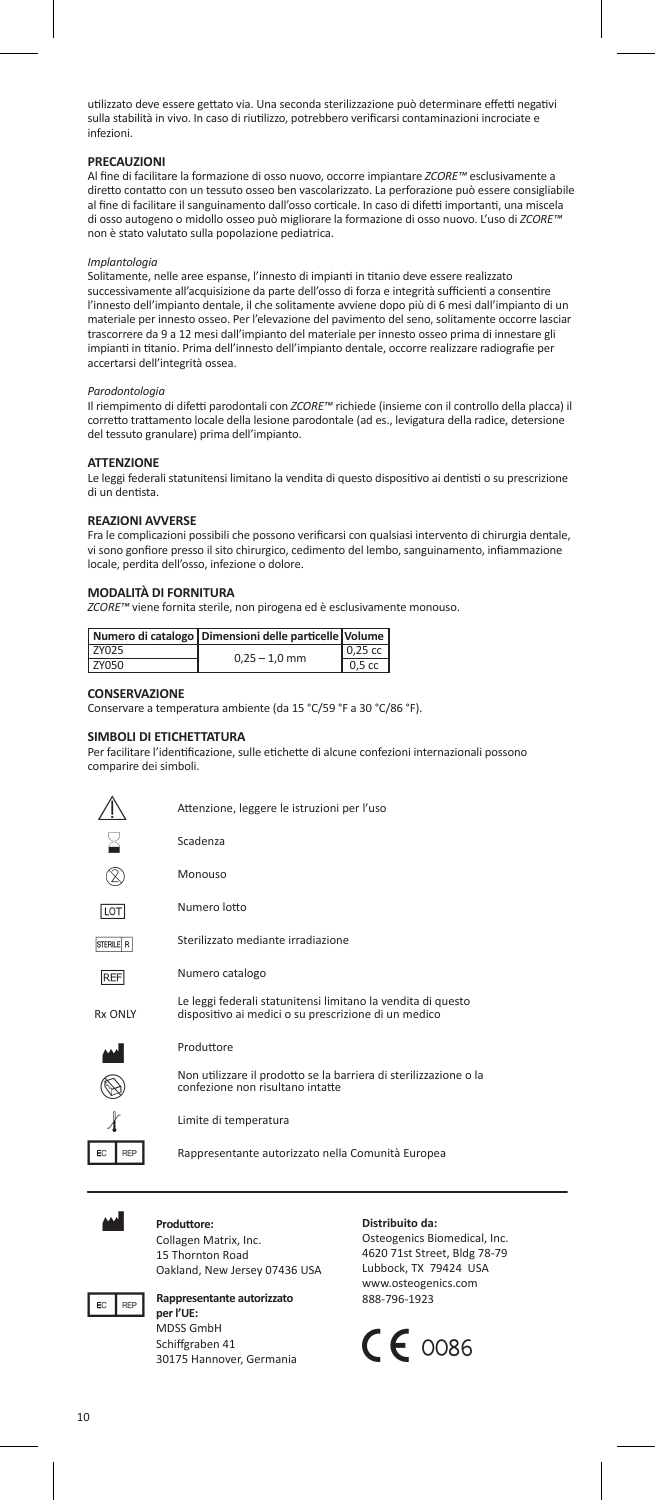# PT

# ZCORE™

# Xenoenxerto Porcino em Grânulos em Seringa

# **INSTRUÇÕES DE UTILIZAÇÃO**

Enxerto mineral ósseo de origem suína, estéril, poroso, inorgânico e biocompatível para utilização em cirurgias periodontais, orais e maxilofaciais.

### **DESCRIÇÃO**

*ZCORE™* é uma matriz mineral óssea porosa composta predominantemente por fosfato de cálcio, pré-carregada num aplicador. *ZCORE™* é produzido através da remoção de componentes orgânicos de osso esponjoso suíno. O aplicador é uma seringa de cilindro aberto com uma tampa perfurada para facilidade de hidratação e colocação do *ZCORE™*.

*ZCORE™* é esterilizado por radiação gama. É fornecido em condições estéreis, não pirogénicas e apenas para utilização única.

### **PROPRIEDADES/AÇÕES**

A matriz óssea inorgânica de *ZCORE™* possui uma estrutura macro e microporosa interligada que suporta a formação e o crescimento de osso novo no local do implante. *ZCORE™* pode ser considerado quando não é indicada a utilização de osso autógeno ou quando este não existe em quantidade suficiente para satisfazer as necessidades do procedimento cirúrgico proposto.

### **INDICAÇÕES E UTILIZAÇÃO**

*ZCORE™* é indicado para:

- Tratamento de aumento ou reconstrução do rebordo alveolar.
- Preenchimento de defeitos periodontais infraósseos.
- Preenchimento de defeitos após ressecção radicular, apicectomia e cistectomia.
- Preenchimento de cavidades para melhorar a preservação do rebordo alveolar.
- Avaliação dos seios maxilares.

- Preenchimento de defeitos periodontais em conjunto com produtos para Regeneração Tecidual Guiada (RTG) e Regeneração Óssea Guiada (ROG).

- Preenchimento de defeitos peri-implantares em conjunto com produtos para Regeneração Óssea Guiada (ROG).

# **INSTRUÇÕES DE UTILIZAÇÃO**

- Após a exposição do defeito ósseo com um retalho mucoperiostal, todo o tecido de granulação deve ser cuidadosamente removido.

- Retire a seringa estéril pré-carregada *ZCORE™* da embalagem e hidrate-a com material ósseo, sangue do doente ou solução salina estéril normal, de acordo com o seguinte:

- $\bullet$  com a tampa perfurada ainda na seringa, mergulhe a ponta da seringa no líqu
- puxe o êmbolo para puxar o líquido para a seringa;
- empurre o êmbolo para expelir o excesso de líquido/ar;
- a ação de puxar e empurrar deve ser repetida três vezes ou até o material estar completamente hidratado.

- Após a hidratação, retire a tampa perfurada e aplique os grânulos hidratados no local do defeito.

- Para garantir a formação de osso novo, *ZCORE™* apenas deve ser colocado em contacto direto com osso bem vascularizado. O osso cortical deve ser perfurado mecanicamente. - Na presença de defeitos maxilofaciais de grande dimensão, *ZCORE™* deve ser misturado com osso autógeno numa proporção de, aproximadamente, 1:1. Nesta situação, *ZCORE™* deve ser<br>despejado para fora da seringa para ser misturado com osso autógeno e implantado sem a utilização do aplicador em forma de seringa. *ZCORE™* também está disponível em frasco sem a seringa de aplicação.

- Deve evitar-se o preenchimento excessivo dos defeitos.

- Os retalhos mucoperiostais devem ser suturados para alcançar o fechamento primário, se possível. Pode ser colocada uma gaze cirúrgica sobre a ferida durante uma ou duas semanas. - Se não for possível alcançar totalmente o fechamento primário da ferida, deve ser realizada uma imobilização adicional do retalho (por exemplo, por incisão através do periósteo) e/ ou deve ser colocada uma membrana bioabsorvível (por exemplo, membrana de colágeno reabsorvível) sobre o local do excerto ósseo.

- Procedimentos pós-operatórios: os doentes devem enxaguar com um agente antimicrobiano como o gluconato de clorexidina (Peridex) duas vezes por dia durante quatro semanas após a cirurgia. A partir de 24 horas após a cirurgia, o local da ferida pode ser esfregado com um aplicador com ponta de algodão mergulhado no agente antimicrobiano.

### **CONTRAINDICAÇÕES**

Devem ser observadas as contraindicações comuns à utilização de enxertos ósseos. *ZCORE™* não deve ser utilizado em doentes com:

- Infeção aguda ou crónica (osteomielite) no local cirúrgico
- Doenças metabólicas (diabetes, hiperparatiroidismo, osteomalacia)
- Disfunção renal grave, doença hepática grave
- Terapêutica prolongada com corticosteroides
- Comprometimento vascular no local do implante
- Osteoporose
- Alergia ou hipersensibilidade conhecida a materiais implantáveis de origem suína

### **AVISOS**

O dispositivo deve ser afixado para impedir o movimento e a migração; utilizar em zonas er que o excerto possa estar adequadamente contido.

Não utilizar se a embalagem estiver aberta ou danificada, ou se estiver fora do prazo de validade.

*ZCORE™* não pode ser reesterilizado nem reutilizado. O produto aberto e não utilizado tem de ser eliminado. A estabilidade in vivo pode ser negativamente afetada se for reesterilizado. A reutilização poderá provocar contaminação cruzada e infeção.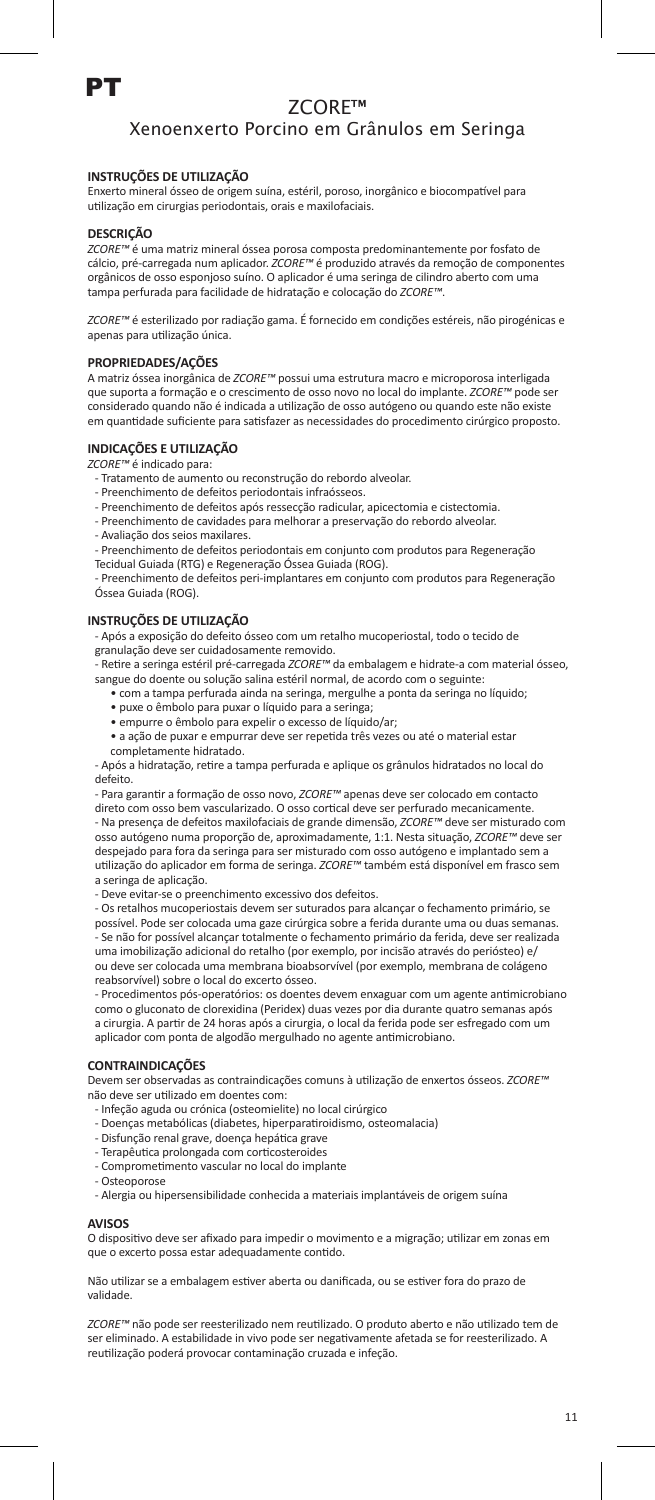# **PRECAUÇÕES**

Para facilitar a formação de osso novo, *ZCORE™*apenas deve ser implantado em contacto direto com um tecido ósseo bem vascularizado. Recomenda-se o recurso à perfuração para facilitar o sangramento do osso cortical. Em defeitos de grande dimensão, uma mistura de osso autógeno ou medula óssea pode melhorar a formação de osso novo. A utilização do *ZCORE™* não foi avaliada em crianças.

# *Implantologia*

Geralmente, em zonas extensas, a colocação de fixações em titânio deve ser realizada assim que o osso tenha força e integridade suficientes para a colocação do implante dentário, o que normalmente acontece mais de 6 meses após o implante de um material de excerto ósseo. No caso de elevação do seio maxilar, deve esperar-se 9 a 12 meses após a implantação de material de excerto ósseo antes da colocação das fixações em titânio. Devem ser realizados raios X para confirmar a integridade do osso antes da colocação do implante dentário.

### *Periodontologia*

O preenchimento de defeitos periodontais com *ZCORE™* exige (juntamente com o controlo da placa bacteriana) um tratamento local bem-sucedido da lesão periodontal (por exemplo, polimento radicular, desbridamento do tecido granular) antes do implante.

### **ATENÇÃO**

A legislação federal (EUA) restringe a venda deste dispositivo apenas a um dentista, ou a alguém com ordens expressas por parte do mesmo.

### **REAÇÕES ADVERSAS**

Possíveis complicações podem ocorrer com qualquer cirurgia, incluindo edema no local cirúrgico, formação de crosta no retalho, hemorragia, inflamação local, perda óssea, infeção ou dores.

## **APRESENTAÇÃO**

*ZCORE™* é fornecido em condições estéreis, não pirogénicas e apenas para utilização única.

|              | Número de catálogo   Tamanho das partículas   Volume |                   |
|--------------|------------------------------------------------------|-------------------|
| <b>7Y025</b> | $0.25 - 1.0$ mm                                      | $0.25$ cc         |
| <b>7Y050</b> |                                                      | 0.5 <sub>cc</sub> |

# **ARMAZENAMENTO**

Armazenar à temperatura ambiente (15 ˚C/59 ˚F – 30 ˚C/86 ˚F).

### **SÍMBOLOS DE ROTULAGEM**

Os símbolos podem ser utilizados na rotulagem de algumas embalagens internacionais para mais fácil identificação.

|            | Cuidado, Consultar instruções de utilização                                                                                                    |
|------------|------------------------------------------------------------------------------------------------------------------------------------------------|
|            | Utilizar de preferência até                                                                                                                    |
|            | Não reutilizar                                                                                                                                 |
| LOT        | Número do lote                                                                                                                                 |
| STERILE R  | Esterilizado através de irradiação                                                                                                             |
| <b>REF</b> | Número de catálogo                                                                                                                             |
| Rx ONIY    | A legislação federal (EUA) restringe a venda deste<br>dispositivo apenas a um médico, ou a alguém com ordens<br>expressas por parte dos mesmos |
| .          | .                                                                                                                                              |





Fabricante



Não utilize se a barreira de esterilização do produto ou a sua embalagem não estiverem intactos

Limite de temperatura

Representante autorizado na Comunidade Europeia



Fabricante: Collagen Matrix, Inc. 15 Thornton Road Oakland, New Jersey 07436 EUA



**EC REP Representante autorizado da UE:** MDSS GmbH

## Schiffgraben 41 30175 Hannover, Alemanha

#### **Distribuidor:**

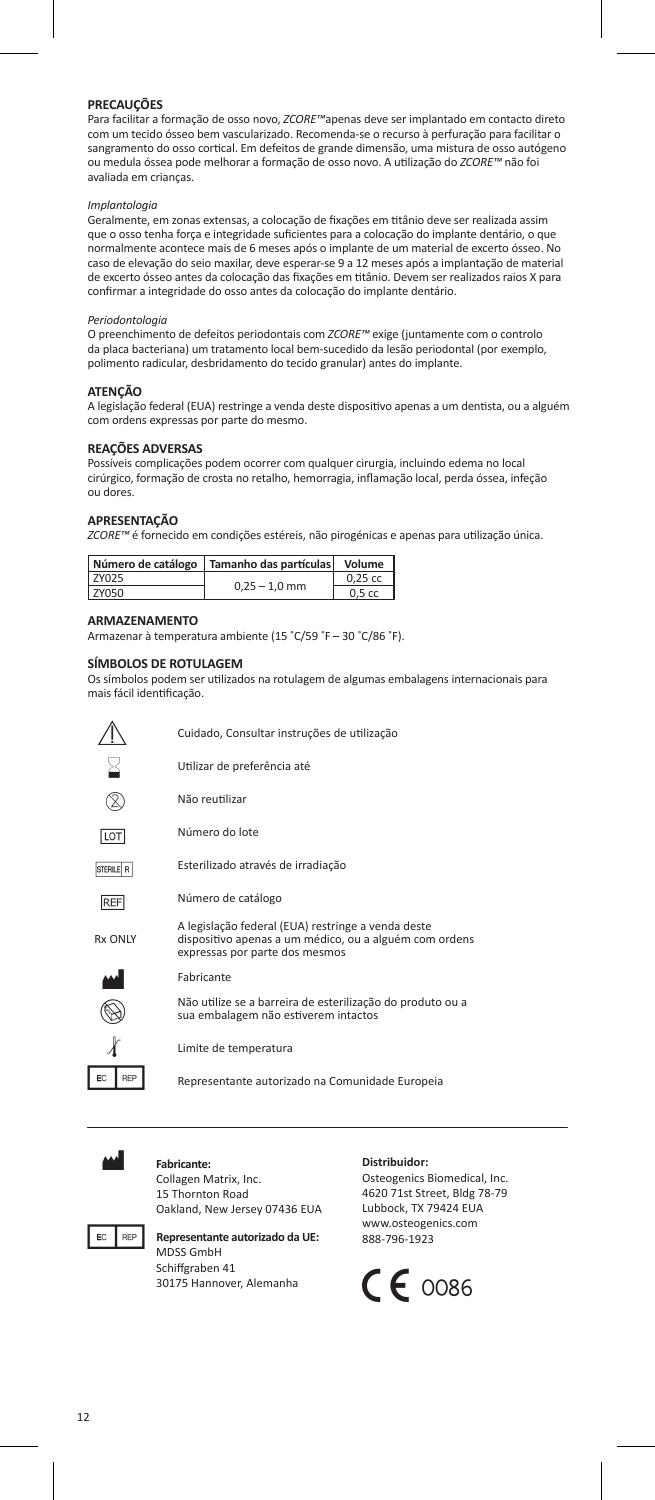# Porcint Partikelformigt Xenograft i Spruta

# **BRUKSANVISNING**

Ett sterilt, biokompatibelt oorganiskt poröst porcint benmineral för användning vid periodontal, oral och maxillofacial kirurgi.

### **BESKRIVNING**

*ZCORE™* är en porös benmineralmatris som huvudsakligen består av kalciumfosfat och levereras färdigladdat i en leveransapplikator. *ZCORE™* produceras genom avlägsnande av de organiska<br>komponenterna från porcint spongiöst ben. Leveransapplikatorn är en öppen rörspruta med ett perforerat lock för enkel hydratisering och placering av *ZCORE™*.

*ZCORE™* är steriliserat genom gammastrålning. Det levereras sterilt, pyrogenfritt och endast för engångsbruk.

# **EGENSKAPER/ÅTGÄRDER**

Den oorganiska benmatrisen i *ZCORE™* har en sammankopplad makro- och mikroskopisk porös struktur som stöder bildandet och inväxten av nytt ben vid implantationsplatsen. *ZCORE™* kan övervägas när autogent ben inte är indicerat eller otillräckligt i kvantitet för att uppfylla behoven hos det föreslagna kirurgiska förfarandet.

### **INDIKATIONER OCH ANVÄNDNING**

*ZCORE™* är indikerad för:

- Augmentation eller rekonstruktiv behandling av alveolarutskott
- Fyllning av periodontala defekter av typen intra-alveolär ficka.
- Fyllning av defekter efter rotresektion, apikoektomi och cystektomi.
- Fyllning av extraktionshålrum för att förbättra bevarande av alveolarutskottet. - Maxillärt sinuslyft.
- 
- Fyllning av periodontala defekter i samband med produkter avsedda för guidad vävnadsregenerering (GTR) och guidad benregenerering (GBR).
- Fyllning av periimplantatdefekter i kombination med produkter avsedda för guidad

benregenerering (GBR).

# **BRUKSANVISNING**

- Efter att bendefekten exponerats med hjälp av en mukoperiostal lambå måste all granulationsvävnad försiktigt avlägsnas.

- Ta bort det sterila, färdigladdade *ZCORE™* från förpackningen och hydratisera med osseous koagulum, patientens blod eller steril normal saltlösning enligt följande:

- med det perforerade locket kvar på sprutan, doppa sprutans spets i vätskan;
- dra upp kolven för att suga in vätskan i sprutan;
- tryck ner på kolven för att trycka ut överflödig vätska/luft;
- drag och tryck bör upprepas tre gånger eller tills materialet är helt hydratiserat.

- Ta bort det perforerade locket då det har hydratiserats och leverera de hydratiserade granulerna till den defekta platsen.

- För att säkerställa bildandet av nytt ben bör *ZCORE™* endast placeras i direkt kontakt med väl vaskulariserat ben. Kortikalt ben bör perforeras mekaniskt.

- Vid stora maxillofaciella defekter bör *ZCORE™* blandas med autogent ben i ett förhållande av cirka 1:1. I dessa situationer bör *ZCORE™* hällas ut ur leveranssprutan för blandning med autogent ben och implanteras utan användning av leveranssprutans applikator. *ZCORE™* finns även tillgängligt i en burk utan leveransspruta.

- Överfyllning av defekterna bör undvikas.

- De mukoperiostala lambåerna bör sutureras för att uppnå primär förslutning, om så är möjligt. Ett kirurgiskt förband kan placeras över såret under en till två veckor.

- Om primär förslutning av såret inte kan uppnås fullständigt bör ytterligare immobilisering av lambån (exempelvis genom snitt genom periosteum) utföras, och/eller ett bioabsorberbar membran (t.ex. resorberbart kollagenmembran) placeras över bentransplantationsstället. - Postoperativa procedurer: Patienterna ska skölja med ett antimikrobiellt medel, såsom klorhexidin glukonat (Peridex) två gånger dagligen under fyra veckor efter operationen. Från och med 24 timmar efter operationen kan sårstället dessutom baddas med en bomullstippad applikator doppad i det antimikrobiella medlet.

### **KONTRAINDIKATIONER**

Kontraindikationer som är vanliga vid användning av bentransplantat bör observeras. *ZCORE™* ska inte användas på patienter med:

- Akut eller kronisk infektion (osteomyelit) vid operationsstället
- Metaboliska sjukdomar (diabetes, hyperparathyroidism, osteomalaci)
- Svår njursvikt, svår leversjukdom
- Högdosbehandling med kortikosteroider
- Vaskulär nedsättning vid implantatstället
- Osteoporos
- Känd allergi eller överkänslighet mot implanterbara material från svin

### **VARNINGAR**

Enheten bör säkras för att förhindra rörelse och migrering; använd i områden där transplantatmaterialet kan hanteras.

Använd inte om förpackningen har öppnats eller skadats eller om utgångsdatumet har överskridits.

*ZCORE™* kan inte omsteriliseras eller återanvändas. Öppna, oanvända produkter måste kasseras. In vivo-stabiliteten kan påverkas negativt om det omsteriliseras. Korskontaminering och infektion kan uppstå om det återanvänds.

### **FÖRSIKTIGHETSÅTGÄRDER**

För att underlätta bildandet av nytt ben bör *ZCORE™* endast implanteras i direkt kontakt med väl vaskulariserad benvävnad. Borrning kan rekommenderas för att underlätta blödning från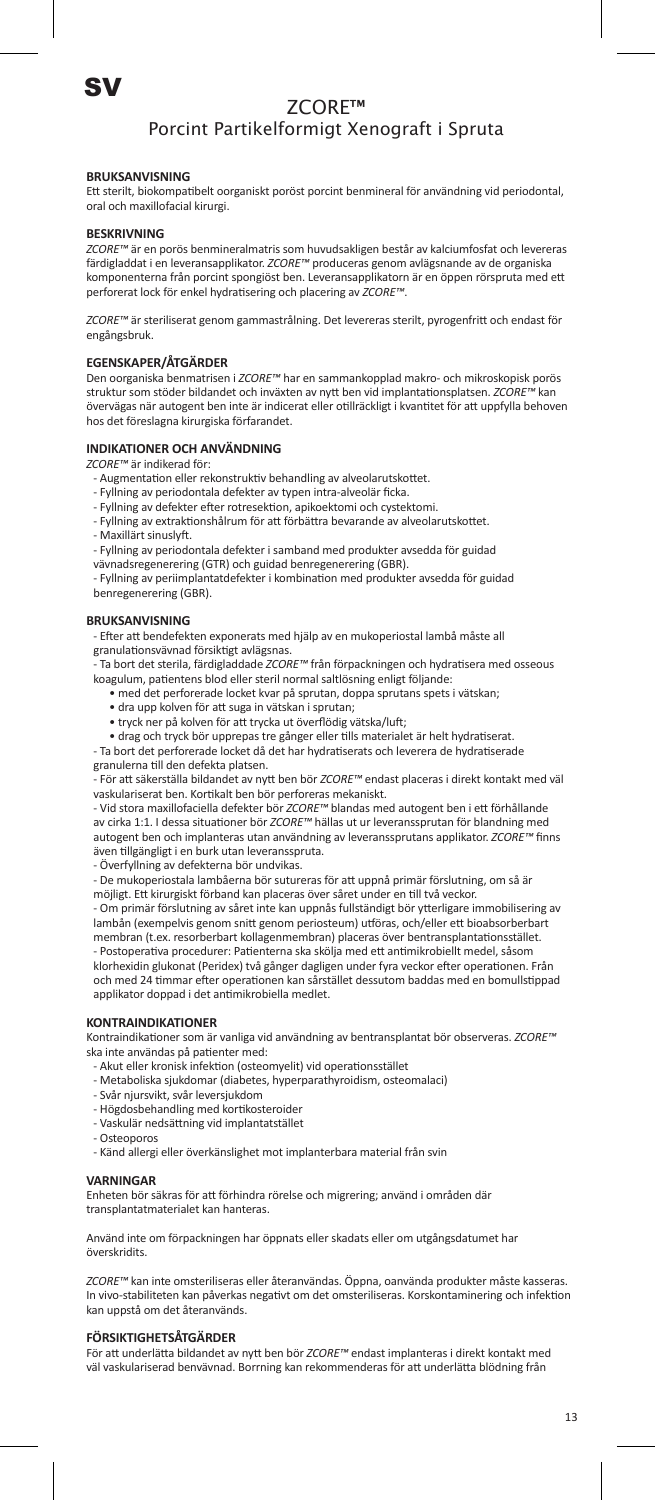kortikalt ben. Vid större defekter kan en blandning av autogent ben eller benmärg förbättra bildningen av nytt ben. Användningen av *ZCORE™* har inte utvärderats hos barn.

# *Implantologi*

I förstärkta områden bör placeringen av titanarmaturer ske när benet har tillräcklig styrka och integritet för placering av dentala implantat, vilket vanligtvis är minst 6 månader efter implantation av ett bentransplantatmaterial. Vid maxillärt sinuslyft bör man normalt vänta 9-12 månader efter implantation av bentransplantatmaterial innan placering av titanarmaturerna genomförs. Röntgen bör utföras för att bekräfta benintegriteten före implantation av dentala implantat.

## *Parodontologi*

Fyllnaden av periodontala defekter med *ZCORE™* kräver (tillsammans med plackkontroll) framgångsrik lokal behandling av den periodontala lesionen (t.ex. rotplaning, debridering av granulär vävnad) före implantationen.

### **OBSERVERA**

Federal lagstiftning i USA begränsar denna enhet till försäljning av eller på ordination av licensierad tandläkare.

# **BIVERKNINGAR**

Eventuella komplikationer som kan uppstå vid dental kirurgi inkluderar svullnad vid operationsstället, lossnande lambåer, blödning, lokal inflammation, benförlust, infektion eller smärta.

# **LEVERANSSÄTT**

*ZCORE™* levereras sterilt, pyrogenfritt och enbart för engångsbruk.

| Katalognummer | Partikelstorlek | Volvm     |
|---------------|-----------------|-----------|
| <b>7Y025</b>  | $0.25 - 1.0$ mm | $0.25$ ml |
| ZY050         |                 | $0.5$ ml  |

### **FÖRVARING**

Förvaras i rumstemperatur (15 ˚C/59 ˚F - 30 ˚C/86 ˚F).

### **MÄRKNINGSSYMBOLER**

Symboler kan användas på vissa internationella förpackningsmärkningar för enkel identifiering.

|                | Varning, se bruksanvisningen                                                                          |
|----------------|-------------------------------------------------------------------------------------------------------|
|                | Använd före datum                                                                                     |
|                | Får inte återanvändas                                                                                 |
| LOT            | Satsnummer                                                                                            |
| STERILE R      | Steriliserad med användning av strålning                                                              |
| <b>REF</b>     | Katalognummer                                                                                         |
| <b>Rx ONIY</b> | Federal lagstiftning i USA begränsar denna enhet till<br>försäljning av eller på ordination av läkare |
|                | Tillverkare                                                                                           |
|                | Använd inte om produktens steriliseringsbarriär eller dess<br>förpackning har kompromissats           |
|                | Temperaturbegränsning                                                                                 |
| EC<br>RFP      | Auktoriserad EU-representant                                                                          |



# **Tillverkare:**

Collagen Matrix, Inc. 15 Thornton Road Oakland, New Jersey 07436, USA



**FC** REP Auktoriserad EU-representant: MDSS GmbH Schiffgraben 41 30175 Hannover, Tyskland

### **Levererad av:**

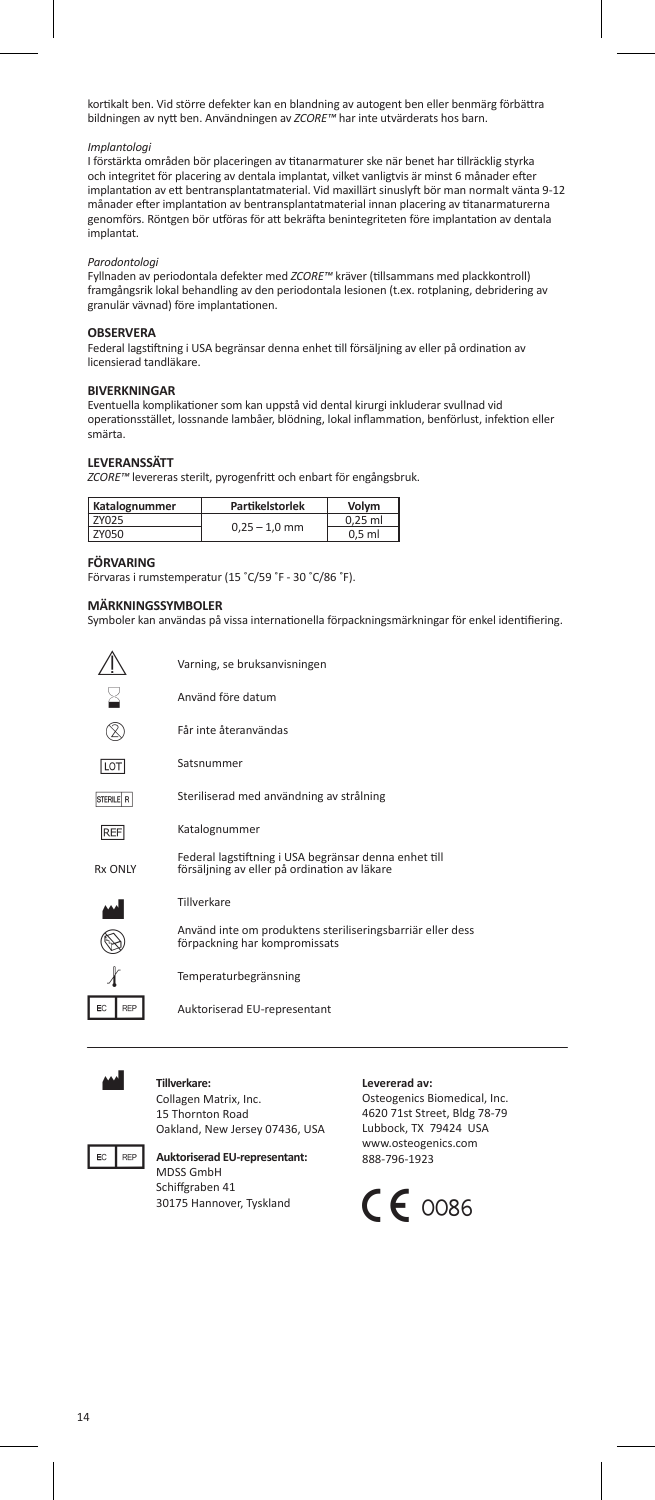

# Svine-xenotransplantationspartikler i sprøjte

# **BRUGSANVISNING**

Et sterilt, biokompatibelt uorganisk porøst svineknoglevævsmineral til brug ved periodontal, oral og kæbe-ansigts-kirurgi.

### **BESKRIVELSE**

*ZCORE™* er en porøst knoglemineralmatriks, bestående navnlig af kalciumfosfat, der er forhåndsindført i en leveringsapplikator. *ZCORE™* produceres ved fjernelse af de organiske komponenter fra spongiøs knogle fra svin. Leveringsapplikatoren er en sprøjte, der er åben, med en perforeret hætte for nemmere hydrering og placering af *ZCORE™*.

*ZCORE™* er steriliseret med gammastråling. Det leveres sterilt, ikke-pyrogent og kun til engangsbrug.

### **EGENSKABER/VIRKNINGER**

*ZCORE™*'s uorganiske knoglematrix har en sammenkoblende makro- og mikroskopisk porøs struktur, der støtter dannelsen og indvæksten af ny knogle på implantationsstedet. *ZCORE™* kan tages i betragtning, når autogen knogle ikke er indiceret, eller er utilstrækkelig til at opfylde behovene ved den foreslåede kirurgiske procedure.

### **INDIKATIONER OG ANVENDELSE**

*ZCORE™* er indiceret til:

- Forøgende eller rekonstruktionsbehandling af alveolarkamm
- Fyldning af infra-knogle periodontale defekter.
- Fyldning af defekter efter rodresektion, rodspidsresektion og cystektomi.
- Fyldning af udtrækningshuller for at fremme bibeholdelse af alveolarkammen.
- Forhøjelse af kæbehulebunden.

- Fyldning af periodontale defekter i forbindelse med produkter, der er beregnet til Guided Tissue Regeneration (GTR) (guidet vævsregenerering) og Guided Bone Regeneration (GBR) (guidet knogleregenerering).

- Fyldning af peri-implantatdefekter i forbindelse med produkter beregnet til Guided Bone Regeneration (GBR).

### **BRUGSANVISNING**

- Efter eksponering af knogledefekten med en mukoperiosteal lap skal al granulationsvæv omhyggeligt fjerne

- Tag den sterile for-fyldte *ZCORE™* ud af emballagen og hydrer med knoglekoagel, patientens blod eller sterilt fysiologisk saltvand som følger:

• Med den perforerede hætte på sprøjten, dyppes spidsen af sprøjten i væsken.

- Træk stemplet op for at suge væske ind i sprøjten.
- Skub stemplet ned for at sprøjte overskydende væske/luft ud.

• Træk- og skub-handlingen bør gentages tre gange, eller indtil materialet er helt hydreret. - Når det er hydreret, fjernes den perforerede hætte, og det hydrerede granulat påføres det defekte sted.

- For at sikre dannelsen af ny knogle, bør *ZCORE™* kun placeres i direkte kontakt med vel-

vaskulariseret knogle. Kortikalknogle bør perforeres mekanisk.<br>- Hvis der er store kæbe-ansigtsdefekter, bør ZCORE™ blandes med autogen knogle i et forhold<br>på ca. 1:1. I denne situation bør, ZCORE™ hældes ud af leveringss autogen knogle og implanteres uden brug af leveringssprøjteapplikatoren. *ZCORE™* fås også i en krukke uden leveringssprøjte.

- Overfyldning af defekterne bør undgås.

- De mukoperiosteale lapper bør om muligt sutureres for at opnå primær lukning. En kirurgisk bandage kan placeres over såret i en til to uger.

- Hvis primær sårlukning ikke kan opnås fuldstændigt, bør yderligere immobilisering af lappen (f.eks. ved incision gennem periosteum) udføres, og/eller en bioabsorberbar membran (f.eks. resorberbar kollagenmembran) bør placeres over knoglegraft-stedet.

- Postoperative procedurer: Patienterne bør skylle med et antimikrobielt middel som f.eks. klorhexidingluconat (Peridex) to gange om dagen i fire uger efter operationen. Begyndende 24 timer efter operationen kan sårstedet yderligere afsvabres med en applikator med vatspids, dyppet i antimikrobielt middel.

### **KONTRAINDIKATIONER**

Kontraindikationer, der er normale for brugen af knoglegraft, bør overholdes. *ZCORE™* bør ikke anvendes til patienter med:

- Akut eller kronisk infektion (osteomyelit) i operationsstedet
- Stofskiftesygdomme (diabetes, hyperparathyroidisme, osteomalaci)
- Svær nyreinsufficiens, svær leversygdom
- Behandling med højdosis kortikosteroid
- Vaskulær svækkelse af implantationsstedet
- Osteoporose
- Kendt allergi eller overfølsomhed over for porcine implantationsmaterialer

### **ADVARSLER**

Anordningen bør sikres for at forebygge bevægelse og migration. Bruges på områder, hvor graften kan indeholdes tilstrækkeligt.

Må ikke anvendes, hvis emballagen har været åbnet eller er beskadiget, eller hvis udløbsdatoen er overskredet.

*ZCORE™* må ikke gen-steriliseres eller genbruges. Åbnet, ubrugt produkt skal bortskaffes. In vivo stabilitet kan blive negativt påvirket, hvis det gen-steriliseres. Krydskontaminering og infektion kan opstå, hvis det genbruges.

### **FORHOLDSREGLER**

For at lette dannelsen af ny knogle, bør *ZCORE™* kun implanteres i direkte kontakt med et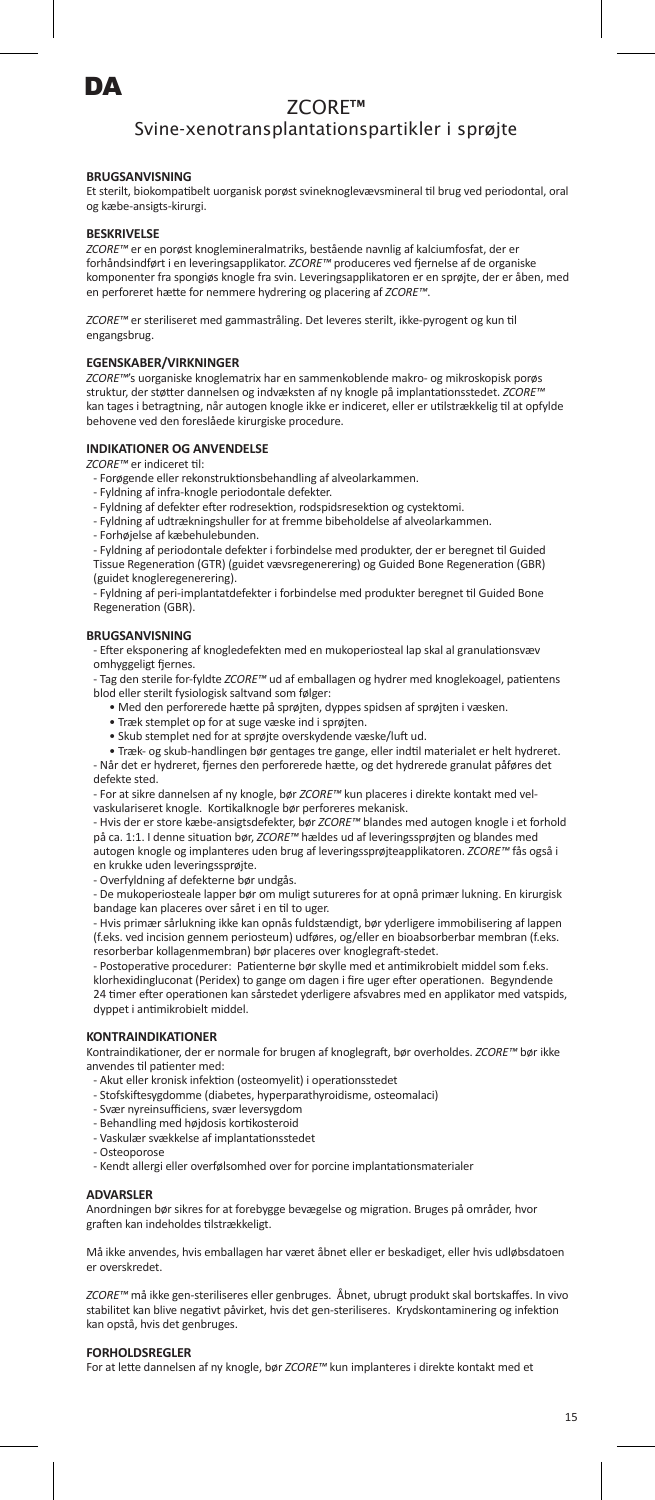vel-vaskulariseret knoglevæv. Boring kan blive anbefalet for at lette blødning fra kortikalknoglen. Ved større defekter, kan en blanding af autogen knogle eller knoglemarv forbedre dannelse af ny<br>knogle. Brugen af *ZCORE™* er ikke evalueret hos børn.

### *Implantologi*

I forhøjede områder bør placeringen af titaniumfastgørelser generelt finde sted, når knoglen har tilstrækkelig styrke og integritet til placering af dentalt implantat, som typisk er mere end 6 måneder efter implantationen af et knoglegraftmateriale. Ved sinusbundforhøjelse, bør der typisk gå 9-12 måneder efter implantering af knoglegraftmateriale, før titaniumfastgørelserne placeres. Der bør tages røntgenbilleder for at bekræfte knogleintegriteten før placering af dentalimplantat.

# *Periodontologi*

Fyldning af periodontale defekter med *ZCORE™* kræver (sammen med plaque-kontrol) en vellykket lokal behandling af den periodontale læsion (f.eks. rodafhøvling, fjernelse af granulært væv) før implantering.

### **ADVARSEL**

Føderal (amerikansk) lovgivning begrænser denne anordning til salg af eller på bestilling af en godkendt tandlæge.

# **BIVIRKNINGER**

Mulige komplikationer, der kan opstå i forbindelse med enhver dental operation, omfatter hævelse på operationsstedet, lapskred, blødning, lokal inflammation, knogletab, infektion eller smerter.

### **LEVERING**

*ZCORE™* leveres sterilt, ikke-pyrogent og kun til engangsbrug.

| Katalognummer | Partikel-størrelse | Mængde           |
|---------------|--------------------|------------------|
| <b>7Y025</b>  | $0.25 - 1.0$ mm    | $0.25$ cc        |
| ZY050         |                    | $0.5 \text{ cc}$ |

#### **OPBEVARING**

Opbevares ved stuetemperatur (15 ˚C/59 ˚F – 30 ˚C/86 ˚F).

# **MÆRKNINGSSYMBOLER**

Der kan være anvendt symboler på visse internationale emballagemærkninger for nem identifikation.

|            | Forsigtig, se brugsanvisning                                                                             |
|------------|----------------------------------------------------------------------------------------------------------|
|            | Bruges før                                                                                               |
|            | Må ikke genbruges                                                                                        |
| LOT        | Partinummer                                                                                              |
| STERILE R  | Steriliseret med stråling                                                                                |
| <b>REF</b> | Katalognummer                                                                                            |
| Rx ONIY    | Føderal (amerikansk) lovgivning begrænser denne<br>anordning til salg af eller på bestilling af en læge. |
|            | Producent                                                                                                |
|            | Må ikke bruges, hvis produktsteriliseringsbarrieren eller<br>-emballagen er beskadiget                   |
|            | Temperaturbegrænsning                                                                                    |

Autoriseret repræsentant i EU



EC REP

### M **Producent:**

Collagen Matrix, Inc. 15 Thornton Road Oakland, New Jersey 07436 USA



## **FC** REP Autoriseret EU-repræsentant: MDSS GmbH Schiffgraben 41 30175 Hannover, Tyskland

# **Distribueret af:**

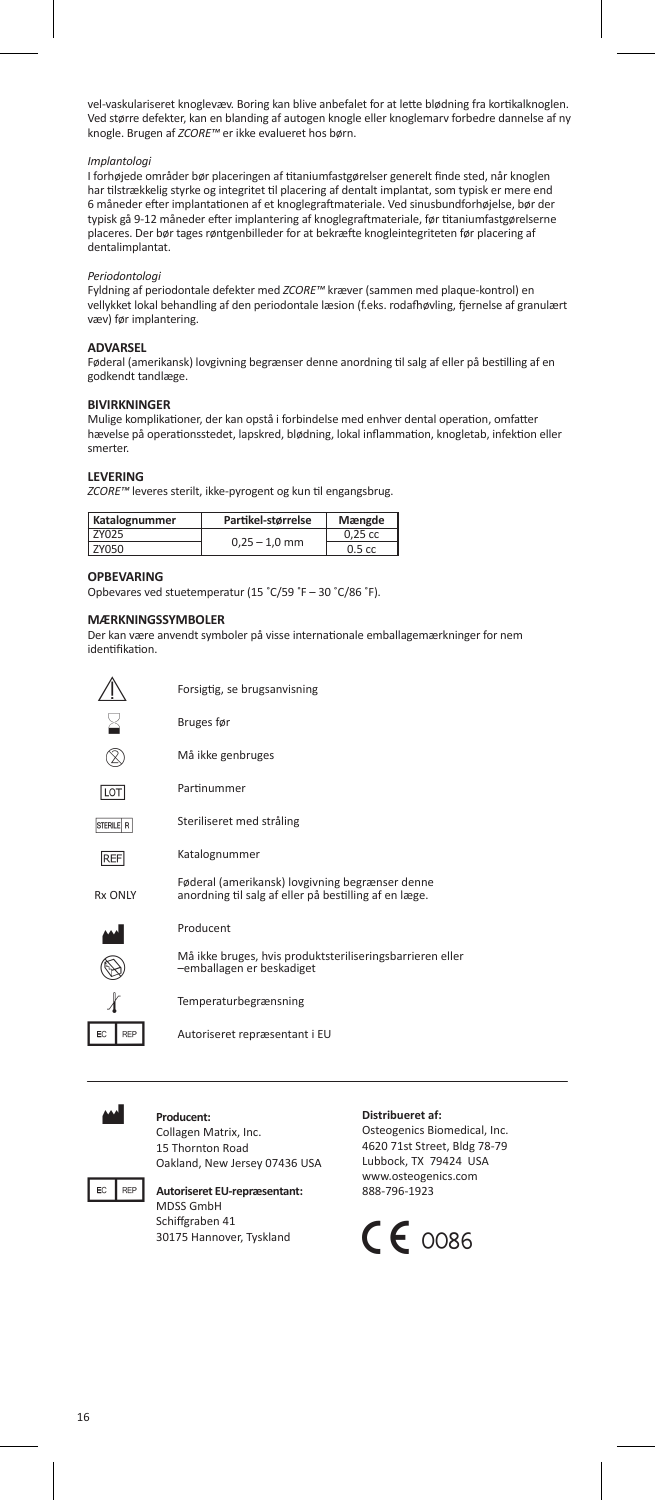# NL

# ZCORE™

# Xenograftdeeltjes van varkens in een spuit

# **GEBRUIKSAANWIJZING**

Een steriel, biocompatibel, anorganisch, poreus botmateriaal van varkens voor gebruik bij parodontale, orale en maxillofaciale ingrepen.

### **BESCHRIJVING**

*ZCORE™* is een poreuze botmineraalmatrix die hoofdzakelijk bestaat uit calciumfosfaat. Het product is vooraf aangebracht in een toedieningsapplicator. *ZCORE™* wordt geproduceerd door de organische componenten van spongieus bot van varkens te verwijderen. De toedieningsapplicator is een spuit met open cilinder en een geperforeerde dop waarmee de *ZCORE™* gemakkelijk gehydrateerd en geplaatst kan worden.

*ZCORE™* is met gammastralen gesteriliseerd. Het product wordt steriel en niet-pyrogeen geleverd en is uitsluitend voor eenmalig gebruik.

### **EIGENSCHAPPEN/WERKING**

De anorganische botmatrix van *ZCORE™* heeft een onderling verbonden macro- en microscopische poreuze structuur die de vorming en ingroei van nieuw bot op de plaats van implantatie ondersteunt. *ZCORE™* mag worden overwogen wanneer autogeen bot niet geïndiceerd is of wanneer onvoldoende autogeen bot aanwezig is om tegemoet te komen aan de behoeften van de voorgestelde chirurgische ingreep.

# **INDICATIES EN GEBRUIK**

*ZCORE™* is geïndiceerd voor:

- Augmentatie of reconstructieve behandeling van de alveolaire richel
- Vullen van infrabony parodontale defecten.
- Vullen van defecten na wortelresectie, apexresectie en cystectomie.
- Vullen van extractiesockets voor een beter behoud van de alveolaire richel.
- Ophoging van de bodem van de sinus maxillaris.

- Vullen van parodontale defecten in combinatie met producten die bedoeld zijn voor geleide weefselregeneratie (Guided Tissue Regeneration, GTR) en geleide botregeneratie (GBR).

- Vullen van peri-implantaire defecten in combinatie met producten die bedoeld zijn voor geleide botregeneratie (GBR).

### **GEBRUIKSAANWIJZING**

- Na blootleggen van het botdefect met een mucoperiostale flap moet al het granulatieweefsel zorgvuldig worden verwijderd.

- Neem de steriele, vooraf gevulde *ZCORE™* uit de verpakking en hydrateer als volgt met osseus coagulum, het bloed van de patiënt of steriele fysiologische zoutoplossing:

- dompel de tip van de spuit, met de geperforeerde dop op de spuit, in de vloeistof;
- trek de plunjer omhoog om de vloeistof in de spuit op te zuigen;

• duw de plunjer omlaag om overtollige vloeistof/lucht te verwijde

• herhaal het omhoog trekken en omlaag duwen drie keer of tot het materiaal volledig gehydrateerd is,

- Verwijder na hydratatie de geperforeerde dop en breng de gehydrateerde korrels aan op de locatie met het defect.

- Om de vorming van nieuw bot te verzekeren, mag *ZCORE™* uitsluitend in rechtstreeks contact met goed doorbloed bot worden geplaatst. Corticaal bot moet mechanisch geperforeerd worden.

- In geval van grote maxillofaciale defecten moet *ZCORE™* in een verhouding van ongeveer 1:1 worden vermengd met autogeen bot. In dat geval moet *ZCORE™* uit de toedieningsspuit worden gegoten om het te vermengen met autogeen bot en moet het product zonder gebruik van de toedieningsspuit worden geïmplanteerd. *ZCORE™* is ook verkrijgbaar in een potje zonder toedieningsspuit.

- Overvullen van defecten moet worden voorkomen.

- De mucoperiostale flap moet zo mogelijk met hechtdraad worden vastgezet om een primaire sluiting tot stand te brengen. Er kan gedurende één tot twee weken een chirurgisch verband over de wond worden geplaatst.

- Als geen volledige primaire wondsluiting tot stand kan worden gebracht, moet de flap verder geïmmobiliseerd worden (bij. via een incisie door het periosteum) en/of moet een biologisch absorbeerbaar membraan (bijv. resorbeerbaar collageen membraan) worden geplaatst over de locatie van het bottransplantaat.

- Postoperatieve procedures: Na de ingreep moeten patiënten gedurende vier wek tweemaal per dag spoelen met een antimicrobieel middel, zoals chloorhexidinegluconaat (Peridex). Vanaf 24 uur na de ingreep mag de wondplek bovendien worden afgenomen met een in het antimicrobiële middel gedoopt wattenstaafje.

### **CONTRA-INDICATIES**

De contra-indicaties voor het gebruik van bottransplantaten moeten in acht worden genomen. *ZCORE™* mag niet worden gebruikt bij patiënten met:

- acute of chronische infectie (osteomyelitis) op de plaats van de ingreep
- stofwisselingsziekte (diabetes, hyperparathyreoïdie, osteomalacie)
- ernstige nierdisfunctie, ernstige leverziekte behandeling met hoge dosis corticosteroïden
- 
- vasculair defect op de implantatieplaats - osteoporose
- 

- bekende allergie of overgevoeligheid voor van varkens afgeleide implanteerbare materialen

# **WAARSCHUWINGEN**

Het hulpmiddel moet worden vastgezet om beweging en verschuiving te voorkomen. Gebruik het hulpmiddel op plaatsen waar het transplantaat afdoende kan worden ingeperkt.

Niet gebruiken als de verpakking is geopend of beschadigd of als de vervaldatum al verstreken is.

*ZCORE™* kan niet opnieuw worden gesteriliseerd of opnieuw worden gebruikt. Geopend,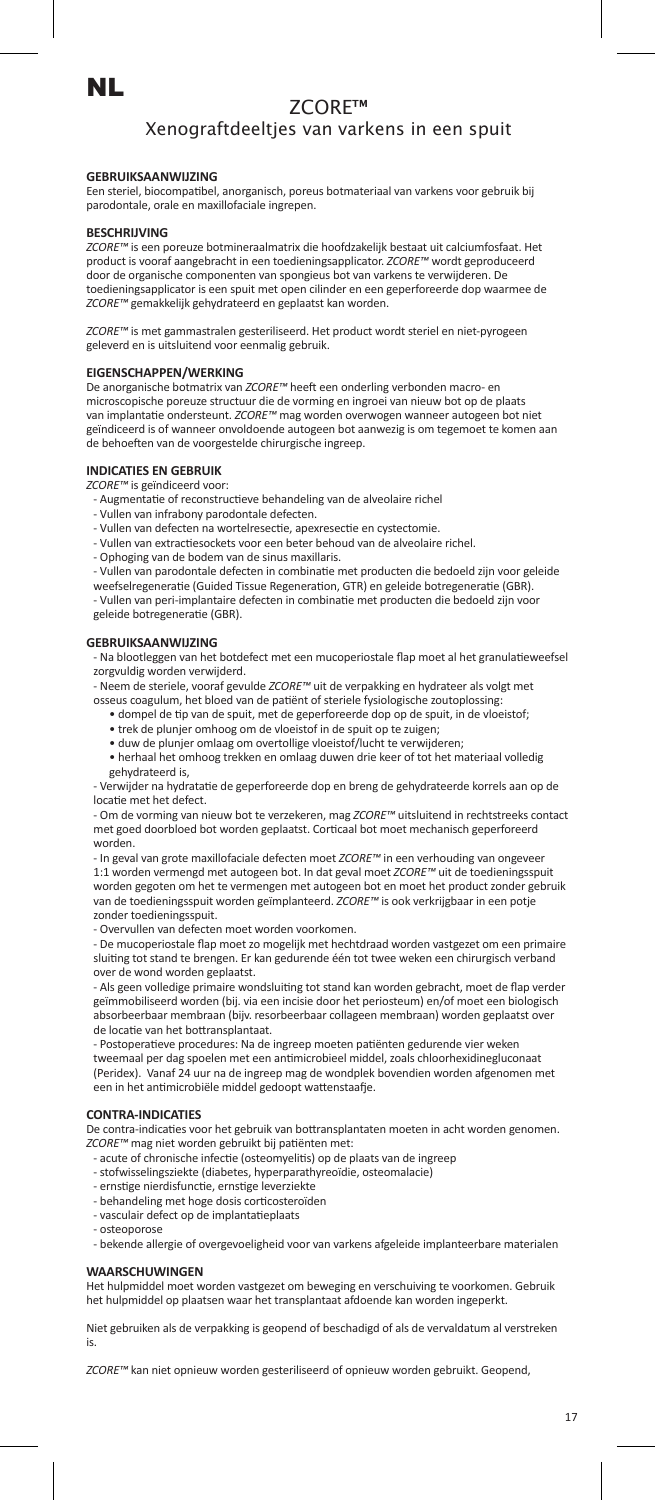ongebruikt product moet worden afgevoerd. De in-vivostabiliteit kan bij opnieuw steriliseren worden aangetast. Bij opnieuw gebruik kunnen kruisbesmetting en infectie optreden.

# **VOORZORGSMAATREGELEN**

Om de vorming van nieuw bot te bevorderen, mag *ZCORE™* uitsluitend in rechtstreeks contact met goed doorbloed botweefsel worden geplaatst. Het aanbrengen van boorgaten wordt mogelijk aanbevolen om bloeden van het corticale bot te stimuleren. In grotere defecten kan een mengsel van autogeen bot of beenmerg de vorming van nieuw bot verbeteren. Het gebruik van *ZCORE™* bij kinderen is niet geëvalueerd.

### *Implantologie*

In het algemeen mogen titanium schroeven in geaugmenteerde gebieden worden geplaatst nadat het bot voldoende sterkte en integriteit heeft voor de plaatsing van tandheelkundige implantaten; dit duurt meestal meer dan 6 maanden na implantatie van bottransplantatiemateriaal. Voor verhoging van de sinusbodem moet na implantatie van bottransplantatiemateriaal meestal 9-12 maanden worden gewacht voordat titanium schroeven worden geplaatst. Voordat het tandheelkundig implantaat wordt geplaatst moeten röntgenopnamen worden gemaakt om de integriteit van het bot te controleren.

### *Parodontologie*

Voor het vullen van parodontale defecten met *ZCORE™* moet de parodontale laesie (samen met plaquebeheersing) plaatselijk met succes vóór de implantatie worden behandeld (bijv. wortelcurettage, débridement van granulair weefsel).

### **LET OP**

Krachtens de Amerikaanse federale wetgeving mag dit hulpmiddel alleen door of in opdracht van een bevoegde tandarts worden verkocht.

### **BIJWERKINGEN**

Mogelijke complicaties die kunnen optreden na elke tandheelkundige ingreep zijn zwelling op de plaats van de ingreep, loslaten van de flap, bloeding, lokale ontsteking, botverlies, infectie of pijn.

#### **LEVERING**

*ZCORE™* wordt steriel en niet-pyrogeen geleverd en is uitsluitend voor eenmalig gebruik.

| Catalogusnummer | Partikelgrootte | Volume    |
|-----------------|-----------------|-----------|
| <b>7Y025</b>    | $0.25 - 1.0$ mm | $0.25$ ml |
| <b>7Y050</b>    |                 | $0.5$ ml  |

#### **OPSLAG**

Bij kamertemperatuur (15 °C/59 °F - 30 °C/86 °F) beware

### **SYMBOLEN OP DE ETIKETTEN**

Voor gemakkelijke identificatie worden op sommige internationale verpakkingslabels mogelijk symbolen gebruikt.

|                | Let op: zie gebruiksaanwijzing                                                                                                         |
|----------------|----------------------------------------------------------------------------------------------------------------------------------------|
|                | Uiterste gebruiksdatum                                                                                                                 |
|                | Niet hergebruiken                                                                                                                      |
| LOT            | Lotnummer                                                                                                                              |
| STERILE R      | Gesteriliseerd door middel van straling                                                                                                |
| <b>REF</b>     | Catalogusnummer                                                                                                                        |
| <b>Rx ONIY</b> | Krachtens de Amerikaanse (federale) wetgeving mag dit<br>hulpmiddel uitsluitend door of op voorschrift van een arts<br>worden verkocht |
|                | Fabrikant                                                                                                                              |
|                | Niet gebruiken als de sterilisatiebarrière of de verpakking<br>aangetast is                                                            |
|                | Temperatuurbegrenziing                                                                                                                 |
| EC<br>RFP      | Gemachtigd vertegenwoordiger in de EU                                                                                                  |



#### Fahrikant<sup>.</sup>

MDSS GmbH Schiffgraben 41 30175 Hannover, Duitsland

Collagen Matrix, Inc. 15 Thornton Road Oakland, New Jersey 07436, VS

### **Gedistribueerd door:**

**EC** REP **Gemachtigd vertegenwoordiger in de EU:** 888-796-1923 Osteogenics Biomedical, Inc. 4620 71st Street, Bldg 78-79 Lubbock, TX 79424 USA www.osteogenics.com